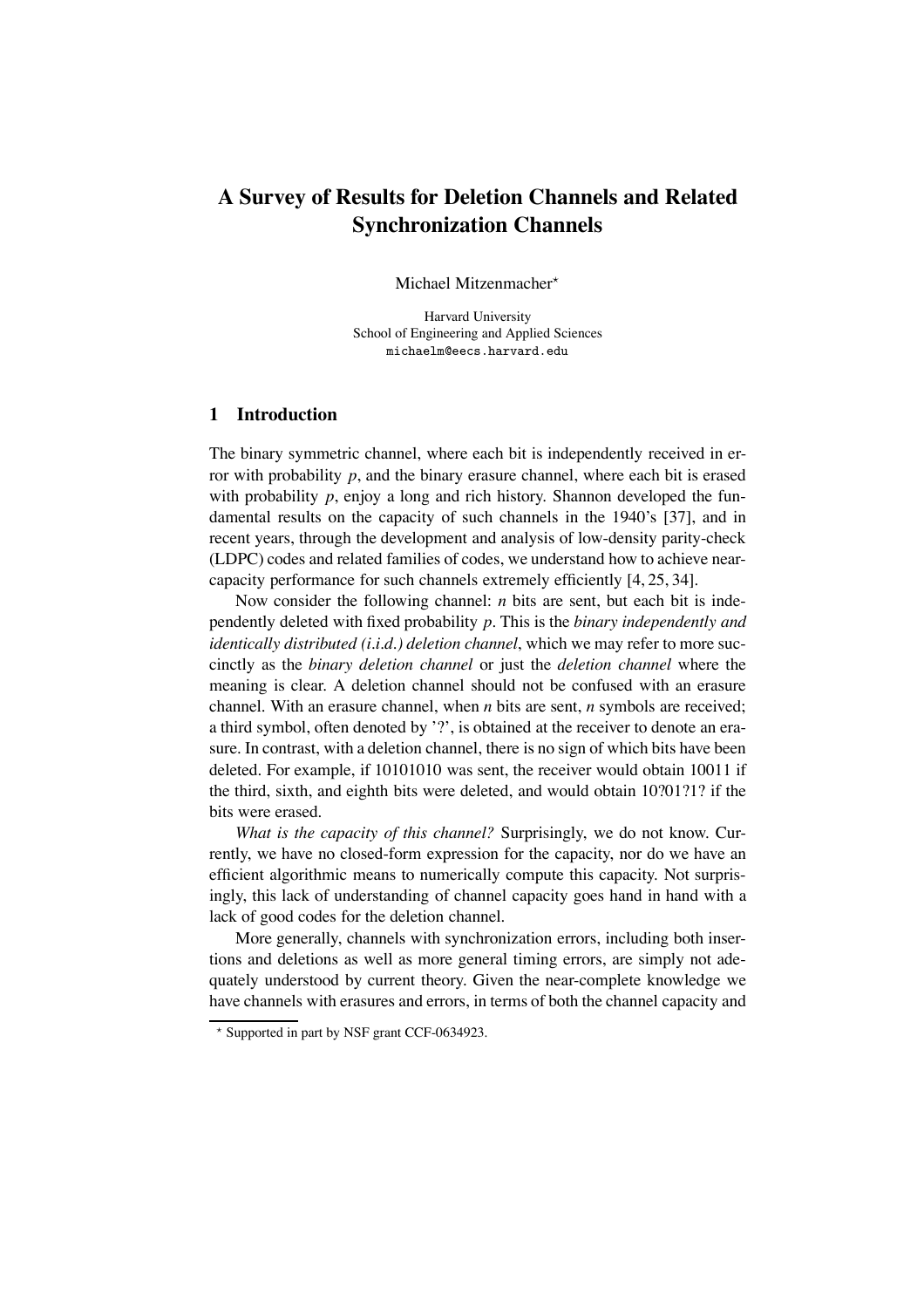codes that can nearly achieve capacity, our lack of understanding about channels with synchronization errors is truly remarkable.

On the other hand, substantial progress has been made in just the last few years. A recent result that we will highlight is that the capacity for the binary deletion channel is at least  $(1 - p)/9$  for *every* value of *p* [14, 32]. In other words, the capacity of the deletion channel is always within a (relatively small) constant factor of the corresponding erasure channel, even as the deletion probability *p* goes to 1! As the erasure channel gives a clear upper bound on the capacity, this result represents a significant step forward; while in retrospect the fact that these capacities are always within a constant factor seems obvious, the fact that this factor is so small is somewhat surprising.

The purpose of this survey is to describe recent progress along with a clear description of open problems in this area, with the hope of spurring further research. The presentation is necessarily somewhat biased, focusing on my own recent research in the area. Results to be presented will include capacity lower bound arguments [12–14, 32], capacity upper bound arguments [8], codes and capacity bounds for alternative channel models [23, 30, 31], and related problems such as trace reconstruction [15]. Background information can be found in, for example,  $[2, 5, 7, 18, 22, 21, 36, 38]$ . The survey by Sloane on correcting single deletions [38], in particular, gives useful insight and demonstrates the complexity of even the simplest problem related to deletions. There are also several older relevant works on the deletion channel or related problems, including [9–11, 39, 40, 42, 43].

Before beginning, it is worth asking why this class of problems is important. From a strictly practical perspective, such channels are arguably harder to justify than channels with errors or erasures. While codes for synchronization have been suggested for disk drives, watermarking, or general channels where timing errors may occur, immediate applications are much less clear than for advances in erasure-correcting and error-correcting codes. However, this may be changing. In the past, symbol synchronization has been handled separately from coding, using timing recovery techniques that were expensive but reasonable given overall system performance. Indeed, even the model we suggest assumes some high-level synchronization, as both sender and receiver know that *n* bits are being sent in a transmission. Still, the model appears most natural and appropriate, and a there is clear goal in handling transmission sizes *n* efficiently and with a high coding rate. With recent improvements in coding theory, it may become increasingly common that synchronization errors will prove a bottleneck for practical channels. Because we are currently so far away from having good coding schemes for even the most basic synchronization channels, in practice coding is rarely if ever considered as a viable solution to synchronization.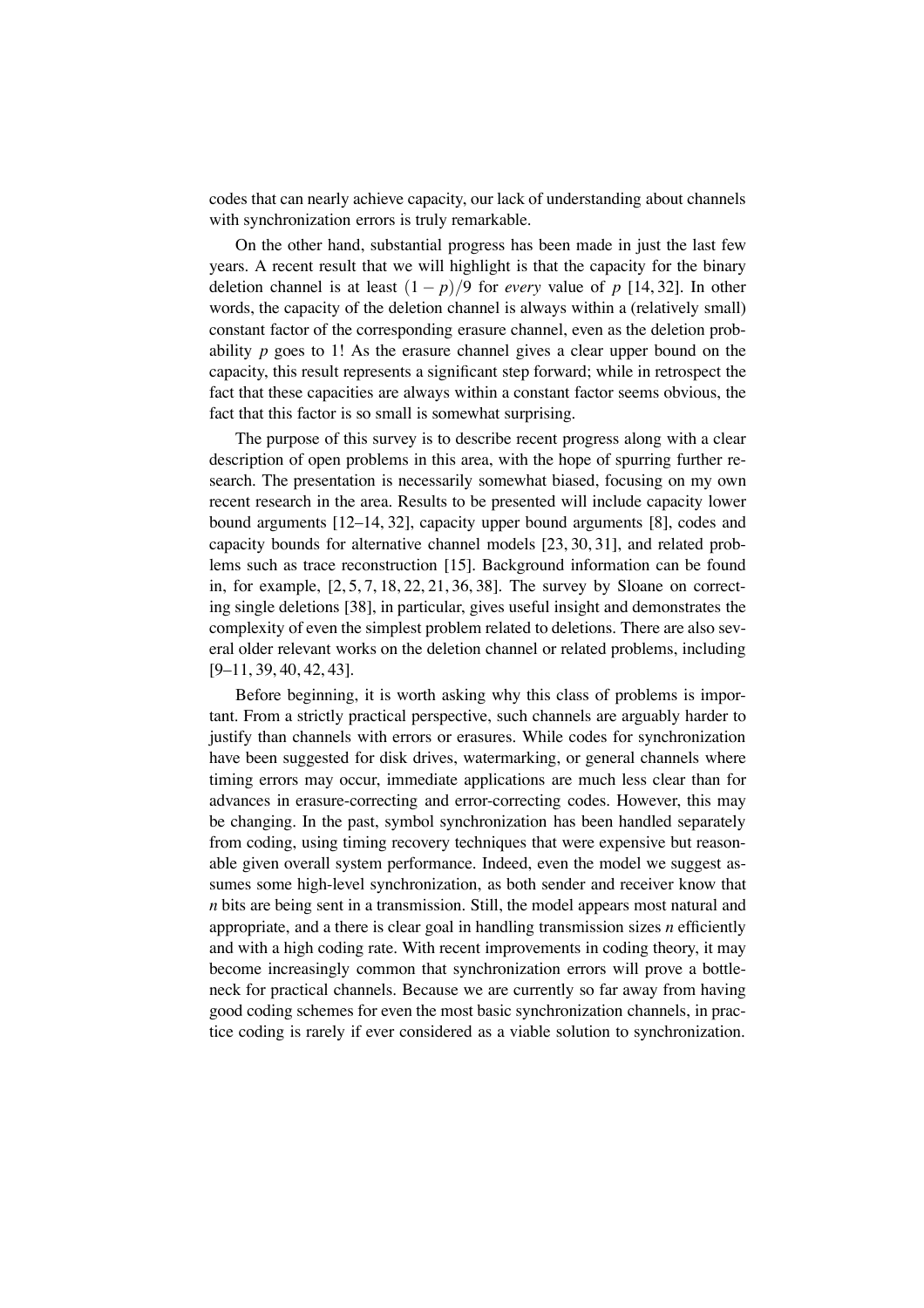If efficient codes for synchronization problems can be found, it is likely that applications will follow. If such codes are even a fraction as useful as codes for erasures or errors have been, they will have a significant impact. The work we describe on capacity lower bounds demonstrates that there is more potential here than has perhaps been realized.

Of course, coding theory often has applications outside of engineering, and channels with deletions and insertions prove no exception, appearing naturally in biology. Symbols from DNA and RNA are deleted and inserted (and transposed, and otherwise changed) as errors in genetic processes. Understanding deletion channels and related problems may eventually give us important insight into genetic processes.

But regardless of possible applications, scientific interest alone provides compelling reasons to tackle these channels. While the deletion channel appears almost as natural and simple as the binary erasure and error channels, it has eluded similar understanding for decades, and appears to hide a great deal of complexity. The fact that we know so little about something so apparently basic is quite simply disturbing. Besides the standard questions of capacity and coding schemes for this and related channels, there appear to be many further easily stated and natural related variations worthy of study. Finally, the combinatorial structure of these channels brings together information theory and computer science in ways that should lead to interesting cross-fertilization of techniques and ideas between the two fields.

# **2 The Ultimate Goal: A Maximum Likelihood Argument**

Rather than start with what has been done recently, we ambitiously begin with what could, if it was well enough understood, be the final word on the subject of capacity for the deletion channel: maximum likelihood decoding. Maximum likelihood decoding simply means finding the most likely codeword given the received sequence and the codebook. If one could suitably analyze maximum likelihood decoding, *and* simultaneously determine near-optimal codebooks, then it might be possible to obtain very tight bounds on the capacity of the deletion channel. At the very least, progress in this direction would likely surpass previous results. Moreover, there are many open questions on the combinatorics of random sequences and subsequences related to this approach that seem interesting in their own right, even if they do not lead directly to near-optimal coding schemes.

Maximum likelihood decoding has a natural formulation in the setting of deletion channels. When the channel sends *n* bits, we aim for a codebook with  $2^{Cn}$  strings that allows successful decoding with high probability; this would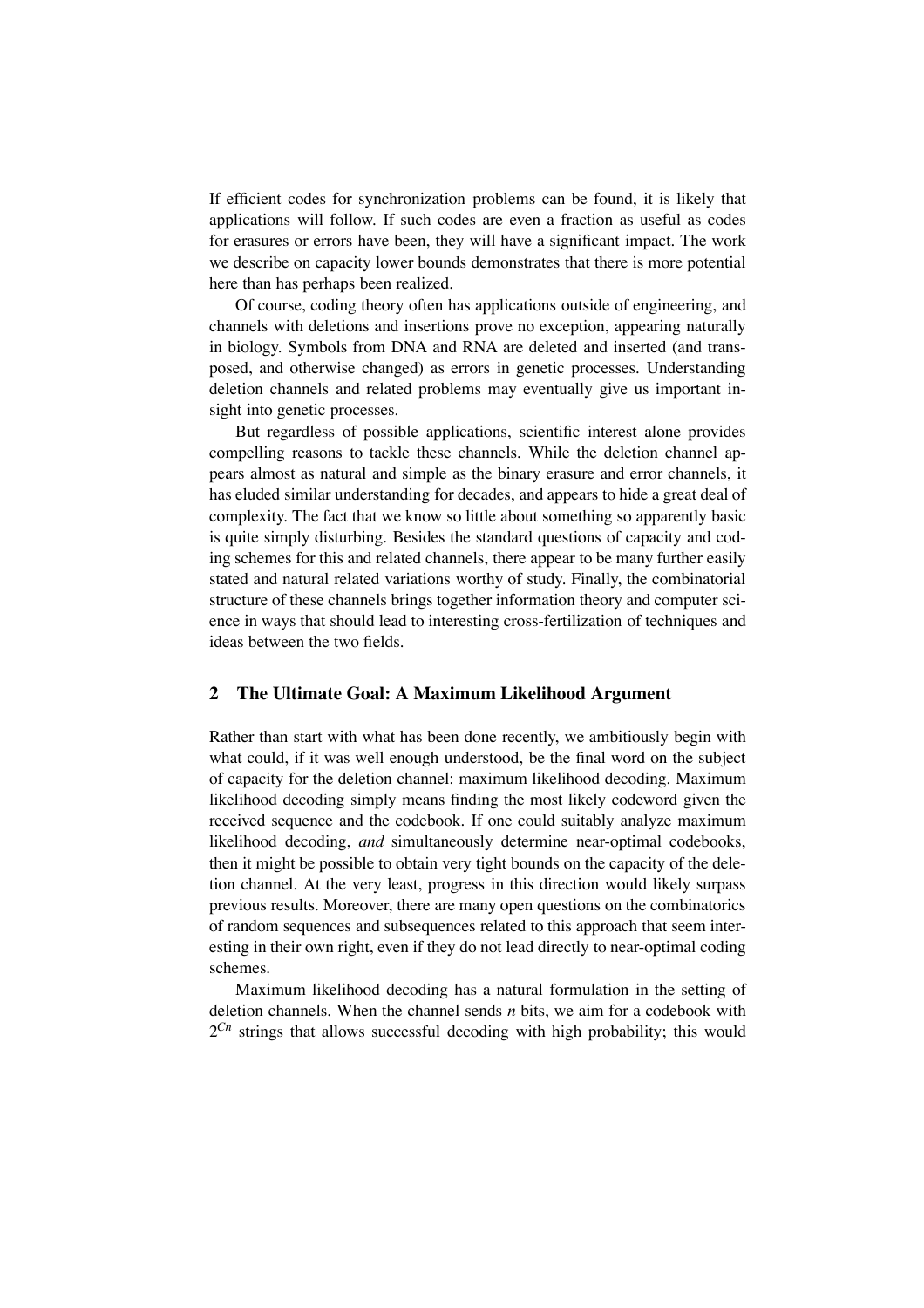gives us a lower bound of *C* for the capacity. When *n* bits are sent and *m* bits are received over an i.i.d. deletion channel, every set of *n*−*m* bits is equally likely to have been deleted. It follows that when considering a received sequence, the probability that it arose from a given codeword is proportional to the number of different ways it is contained as a subsequence in that codeword. Formally, let  $X = x_1 x_2 \dots x_n$  represent the codeword and  $Y = y_1 x_2 \dots y_m$  represent the received word. We use  $X$  to signify " $X$  was sent" where the meaning is clear, so that we write  $Pr(X | Y)$  for  $Pr(X \text{ sent} | Y \text{ received})$ . Also, let  $#S(X, Y)$  be the number of times the string *Y* appears as a subsequence of *X*. (Recall that a subsequence of *X* need not consist of a contiguous set of characters of *X*; that is called a *substring*.) Then

$$
\mathbf{Pr}(X \mid Y) = \mathbf{Pr}(Y \mid X) \frac{\mathbf{Pr}(X)}{\mathbf{Pr}(Y)} = #S(X, Y) d^{n-m} (1-d)^m \frac{\mathbf{Pr}(X)}{\mathbf{Pr}(Y)}.
$$

Hence as long as codewords are a priori equally likely to be sent, then given the recevied sequence, we have  $Pr(X | Y)$  is proportional to  $#S(X, Y)$ .

We therefore have a simple maximum likelihood decoding algorithm for the deletion channel: take the received sequence, count how many times it appears as a subsequence of each codeword, and output the codeword with the largest count. This is not meant to be a practical algorithm, as with a codebook of size exponential in *n* this counting process is not efficient, but as we are (at least for now) interested just in capacity results, efficiency is not important. There are two questions to answer. Given a codebook, can we analyze this decoding process to bound the probability of failure? How large can we make *C* so that maximum likelihood decoding will give the correct answer with high probability?

These questions appear quite complicated, and much of the survey will suggest weaker approaches that attempt to approximate this maximum likelihood approach. To highlight some of the challenges, let us ignore the issue of the choice of codebook and simply consider random codebooks where each string in the codebook is initially chosen uniformly from all *n* bit strings. While we will see in later sections that choosing codebooks in this way is generally *not* a good idea in this setting, even this version of the problem yields interesting open questions. For sucessful decoding, if *X* was the codeword sent, *Y* was the string received, and *W* is any other codeword, we want that

$$
\Pr(\#S(X, Y) > \#S(W, Y) \mid X) = o(2^{-Cn}).\tag{1}
$$

We could then take a union bound over all codewords *W* (excluding *X*) to show the overall failure probability was vanishing, or  $o(1)$ .

We emphasize the subtle importance on the conditioning on *X* being sent; the received string *Y* is not just a subsequence of *X*, *but a subsequence of X*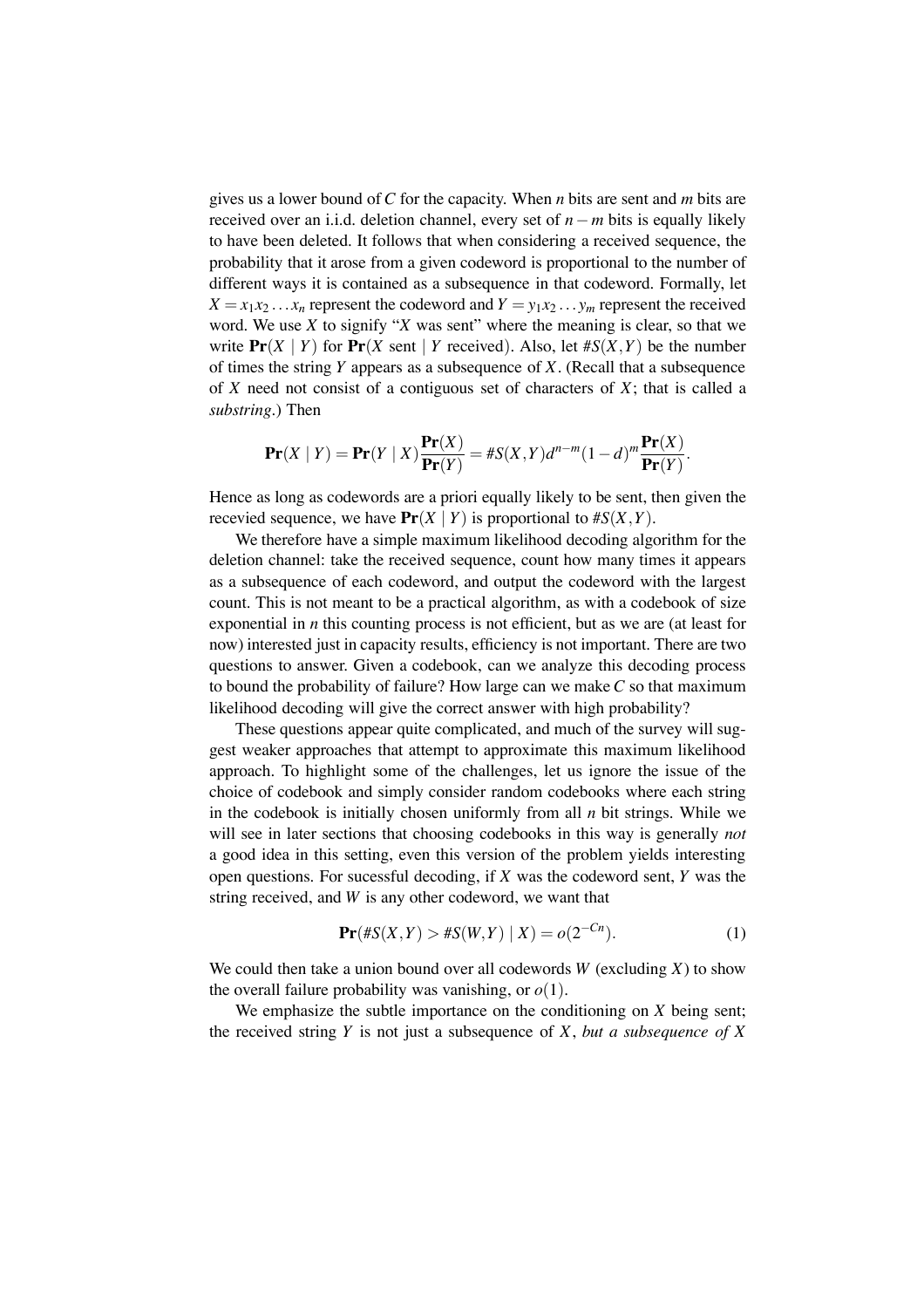*obtained via deletions*. Hence the probability of *Y* being received given that *X* is sent is itself proportional to  $\#S(X, Y)$ .

The natural approach to proving equation 1 would be as follows:

- 1. Find (or bound) the distribution of  $#S(X, Y)$  conditioned on *X* being sent, where *Y* is the received string.
- 2. Find (or bound) the distribution of #*S*(*W*,*Y* ) where *Y* and *W* are random strings of the appropriate length.
- 3. Use the distributions to show that  $#S(X, Y) > #S(W, Y)$  with suitably high probability.

Currently, there do not appear to be known bounds on either  $\#S(X,Y)$  or  $#S(W,Y)$  that appear to lead significantly in the right direction. There is some related work on pattern matching (see, e.g., [24][Chapter 7]), where the distibution of the number of times a fixed-length string is a subsequence of another string has been considered. But here the subsequence grows linearly with the size of the string. The problems of determining these particular distributions appear open, and would seem to be interesting problems in the combinatorics of random strings in their own right. One can imagine other similar related combinatorial questions. For example, if we thinking about changing the conditioning above, we might ask about

 $\Pr(\#S(X, Y) > \#S(W, Y) \mid |Y| = m, Y$  is a uniformly chosen subsequence of *X*).

Or slightly further afield, we might ask the distribution of  $|\{y : #S(X, y) >$  $|0\rangle$ ; that is, what is the distribution of the number of distinct subsequences of a random string. Interestingly, the answers to these questions also do not seem to be known.

To gain insight into these distributions it seems natural to use the fact that given strings *A* and *B*, we may set up the a dynamic-programming formulation to count  $#S(A, B)$  efficiently. Let  $#S(A_k, B_j)$  be the number of times the prefix of length *j* of *B* is a subsequence of the prefix of length *k* of *A*. We have

$$
\#S(A_k, B_j) = \#S(A_{k-1}, B_j) + I[a_k = b_j] \#S(A_{k-1}, B_{j-1}),\tag{2}
$$

where  $I[a_k = b_j] = 1$  if  $a_k = b_j$  and 0 otherwise. The challenge in this simplelooking recurrence is that the  $I[a_k = b_j]$  are fiercely dependent. If instead they were independent random bits, then rewriting equation 2 (including the indices, and using  $S_{i,j}$  for  $\#S(A_k, B_j)$ ) would give

$$
S_{i,j} = S_{i-1,j} + R_{i,j} S_{i-1,j-1},
$$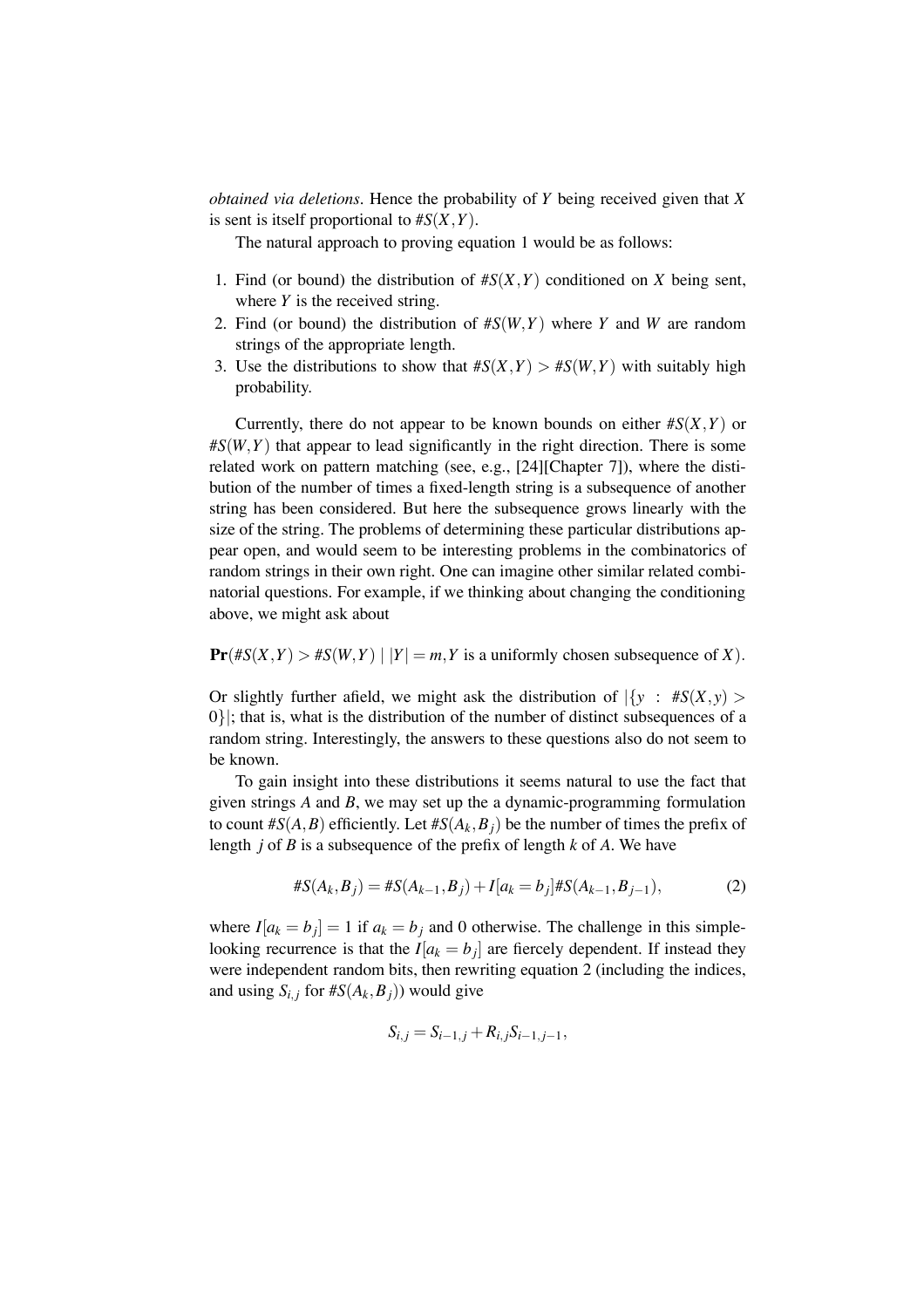where the  $R_{i,j}$  are unbiased, independent random bits. In matrix form, letting  $S_i$ be the column vector associated with the *i*th row of  $S_{i,j}$ , we would have

$$
S_i = M_i S_{i-1}
$$

where each random matrix  $M_i$  is 1 along the diagonal and has random 0-1 entries just below the diagonal. Generally such random recurrences lead to lognormal or power law distributions [19, 29], and we expect similar behavior here, although the dependencies appear to make the resulting analysis much more challenging.

#### **Open Questions:**

- **–** Determine the distribution of #*S*(*X*,*Y*) when *X* and *Y* are independent, uniform bit strings of length *n* and *m*, respectively.
- **–** Determine the distribution of #*S*(*X*,*Y*) when *X* is a uniform bit string of length *n* and *Y* is obtained from *X* by passing through a deletion channel.
- **–** Determine the distribution of the number of distinct subsequences of a bit string *X* chosen uniformly at random.
- **–** Generalize the above questions, where appropriate, to more general distributions for *X*.
- **–** Determine techniques for analyzing recurrences with the form of equation (2).
- **–** Find appropriate codebooks for maximum likelihood decoding for the deletion channel, and analyze the performance of these codebooks.

#### **3 Shannon-Style Arguments**

Given our discussion of the maximum likelihood approach above, one might wonder why the basic approach of Shannon [37] fails for the deletion channel. After all, it works perfectly well for the binary symmetric channel and the binary erasure channel.

For context, let us recall one form of the standard Shannon argument for the binary symmetric channel. Codewords are chosen uniformly at random from all *n*-bit strings, and decoding is done by finding the codeword whose Hamming distance from the received string is closest to the expected number of errors. Shannon's argument shows that this approach provides a code, and hence a lower bound for the capacity, that is essentially optimal. The key to proving this lower bound is to show that with high probability, the Hamming distance between the received string and the codeword sent is near its expectation, and all other codewords besides the one actually sent are sufficiently far from the expected distance from the received codeword.

At the heart of this argument are three important steps: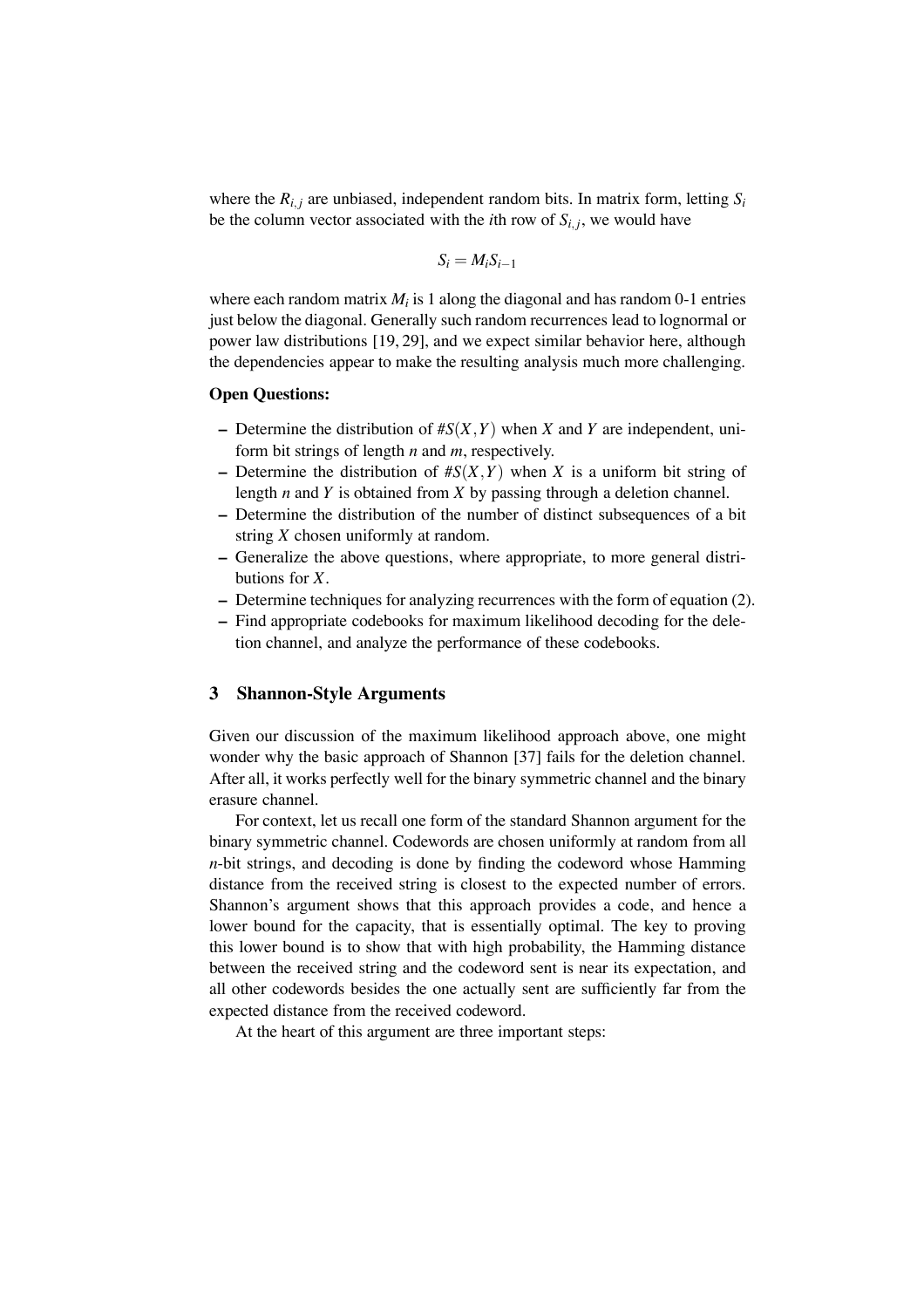

**Fig. 1.** Example of the greedy algorithm for checking subsequences.

- 1. a method for choosing a codebook,
- 2. a notion of what a typical input/output pair from the channel looks like,
- 3. and a method for decoding a received codeword.

#### **3.1 How The Basic Argument Fails**

Let us consider what happens when we try generalize the standard Shannon argument to the deletion channel. Codewords are again be chosen independently and uniformly at random. A typical codeword has roughly *pn* deletions. The natural decoding approach is to determine if the received sequence is a subsequence of exactly one codeword; if this is the case, then decoding is successful, and otherwise it fails. This choice of codewords and decoding scheme leads to a very weak lower bound on the capacity, which we henceforth denote by *Cp*. In particular, the bound is non-zero only when  $p < 0.5$ .

To see this, we first note that there is a simple greedy approach to determining if a string *B* is a subsequence of a string *A*. Reading from left to right, simply take the first character of  $B$ , and match it with the leftmost appearance of this character in *A*; then take the second letter of *B*, and match it with the subsequent leftmost appearance of this character in *A*; and so on down the line (see Figure 1).

Now consider what happens when the deletion probability *p* is larger than 0.5. The random codeword *X* is sent over the channel, yielding a string *Y* with on average  $n(1-p)$  bits. For large enough *n*, *Y* will have fewer than  $n/2$  bits with high probability. Consider *any* other codeword *W*, which was chosen uniformly at random independently from *X* and *Y*, and consider how the greedy algorithm above behaves when checking if *Y* is a subsequence of *W*. For each bit of *Y* to be matched, on average we will need two bits of *W* to match it; specifically, the number of bits of *W* needed to match a bit of *Y* is geometrically distributed with mean two. It follows that with high probability only about  $2n(1 - p) < n$  bits of *W* are needed by the greedy algorithm to confirm that *Y* is a subsequence of *W*. That is, each other codeword has *Y* as a subsequence with high probability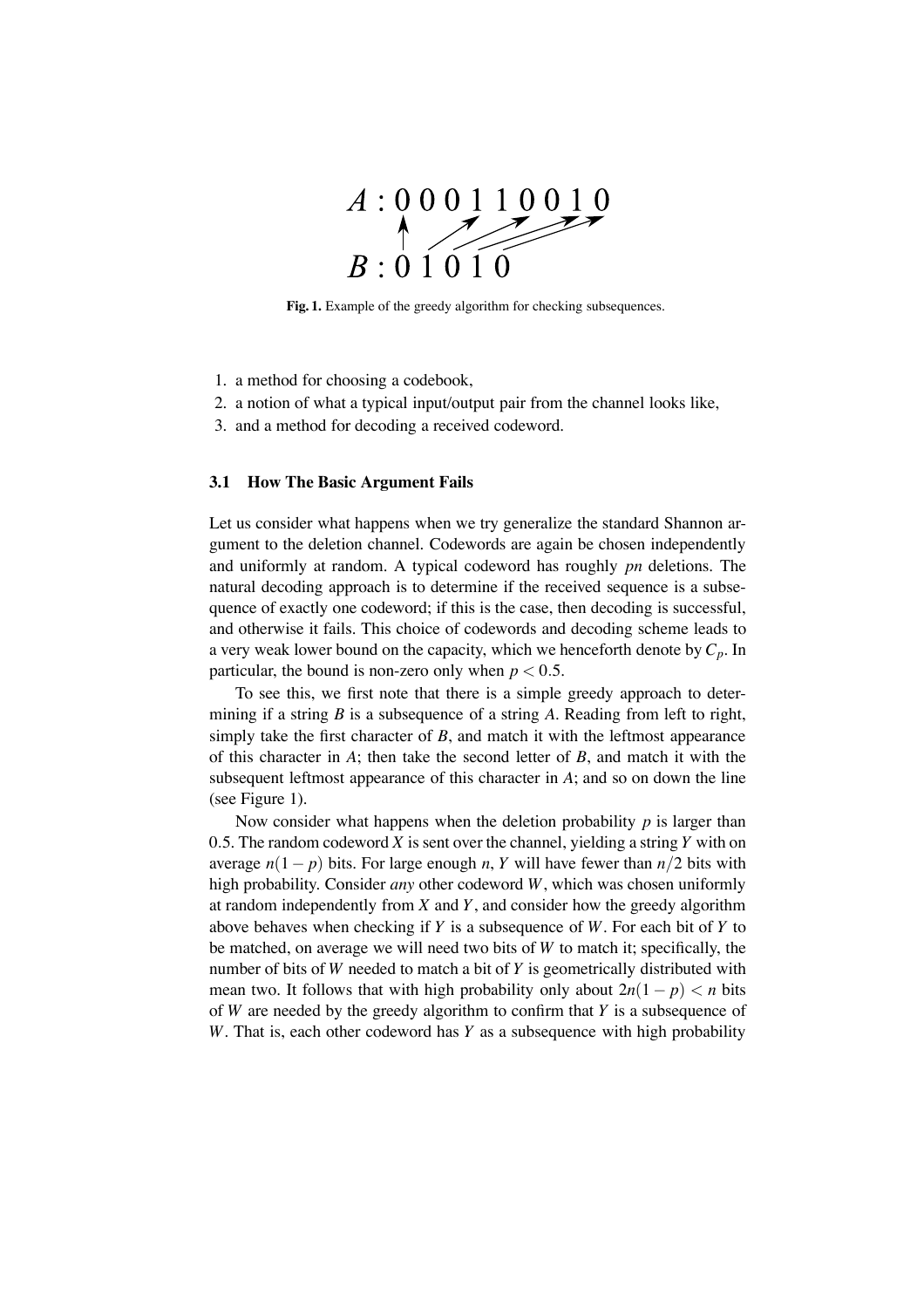when  $p > 0.5$ , and this basic Shannon argument gives no useful lower bound on the channel capacity.

Given our previous discussion of maximum likelihood, it would seem natural to consider improved decoding methods. However, work in the mid 1990's first focused on the step of finding a better codebook. While there was earlier work on the deletion channel and related channels, we take this work as our starting point for discussion of recent developments for deletion channels.

## **3.2 Codebooks from First Order Markov Chains**

The work of Diggavi and Grossglauser [6, 7] improves on the naïve Shannon argument, using the insight that choosing codewords uniformly at random does not seem to be the right approach for the deletion channel. Indeed, this insight pervades much of the subsequent work after their paper. Instead, they consider codewords generated randomly by a first order Markov process, which yields codewords consisting of blocks (or, equivalently, runs) of alternating 0's and 1's, with the lengths geometrically distributed. More concretely, a codeword starts with a bit chosen uniformly at random. Subsequently, we construct the codeword by having each new bit be the same as the previous bit with probability  $\gamma$  (independently for each bit). We will generally have  $\gamma > 1/2$ , giving longer contiguous blocks of 0's and 1's, although this is not a requirement of the analysis. Intuitively, using such codewords make a great deal of sense: if bits are going to be deleted, sending multiple copies of a bit, as in a repetition code, should be helpful. In the context of decoding using the greedy algorithm to determine if the received sequence is a subsequence of a codeword, longer blocks intuitively can be better because it makes it harder for the received string to be a subsequence of another codeword, as now long blocks of 0's and 1's in the received string would have to align with the corresponding blocks of another codeword. We summarize the more formal argument of [6] here.

The idea is to again analyze the behavior of the greedy algorithm on a pair *W* and *Y*, where *Y* is the received string and *W* is a codeword independent of the transmitted string *X*. The analysis is based on a few key lemmas. The first lemma says that the received string *Y* can be thought of as having arisen itself from a first order Markov chain, with a different parameter.

**Lemma 1.** *The received string Y behaves as a random string given from a first order Markov chain with parameter*

$$
q = \frac{1 - \gamma}{1 + p(1 - 2\gamma)}.
$$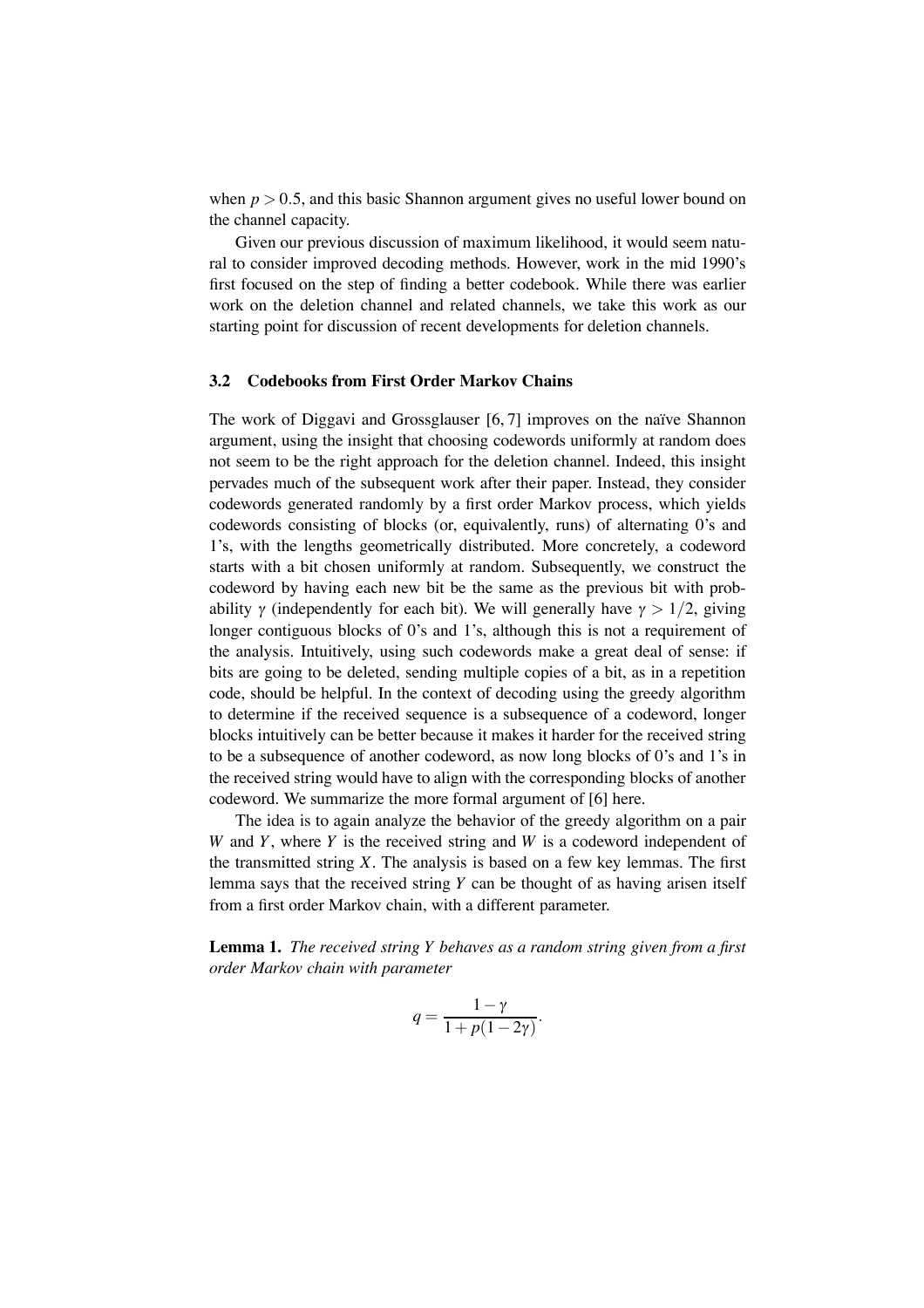*Proof.* We think of the received string *Y* as being generated as follows: as bits of *X* are being generated, undeleted bits pass through to the received sequence. By symmetry the first bit of  $Y$  will be either 0 or 1 each with probability  $1/2$ . The process generating the received sequence is clearly Markovian. To determine the probability that a bit of *Y* is the same as the previous bit, note that the number of bits *X* that are deleted after the *j*th undeleted bit is *k* with probability  $p^{k}(1-\alpha)$ *p*). The corresponding probability that the  $(j+1)$ st undeleted bit (assuming it exists) is the same as the *j*th if *k* bits are deleted after the *j*th bit is easily found to be  $(1 + (2\gamma - 1)^{k+1})/2$  using standard methods. We therefore have that *Y* behaves like a first order Markov chain with parameter *q* where

$$
q = \sum_{k=0}^{\infty} p^k (1-p) \frac{1 + (2\gamma - 1)^{k+1}}{2} = \frac{1}{2} + \frac{1}{2} \frac{(1-p)(2\gamma - 1)}{1 - p(2\gamma - 1)} = 1 - \frac{1 - \gamma}{1 + p(1 - 2\gamma)}.
$$

The second lemma is merely a generalization of the argument for the behavior of the greedy algorithm in this setting. We ignore the first bit of *W* and *Y* (which match with probability 1/2; ignoring it does not affect the asymptotics), and consider how many bits the greedy algorithm takes in matching subsequent bits. Here, there are two cases.

**Lemma 2.** *Consider a codeword W and a received string Y . Then (except for the first bit), the number of bits required to match each bit using the greedy algorithm has the following distribution: if a bit of Y is the same as the previous bit, a match takes 1 bit with probability* <sup>γ</sup>*, and i bits for i* ≥ 2 *with probability*  $(1 - \gamma)^2 \gamma^{i-2}$ ; *otherwise, a match takes i bits for i* ≥ 1 *with probability* (1 – <sup>γ</sup>)γ*i*−*<sup>i</sup> .*

*Proof.* Suppose we are matching the *k*th bit of *Y* after having matched the (*k* − 1)st bit. When these bits are the same, the next bit in *W* examined by the greedy algorithm is also the same with probabiity  $\gamma$ ; otherwise, we must wait for the next "switch" in the Markov chain for *W*, giving the next match after *i* bits with probability  $(1 - \gamma)^2 \gamma^{i-2}$ . If the *k*th and  $(k - 1)$ st bits of *Y* differ, and the next "switch" in the Markov chain for *W* occurs after *i* bits with probability  $(1-\gamma)\gamma^{i-i}$ .

The resulting analysis is reasonably straightforward, although the expressions that arise are somewhat unwieldy. Given *p* and <sup>γ</sup>, one can obtain high probability bounds on the length of a received sequence *Y* (around its expectation  $(1-p)n$  and derive an expression on the distribution of the number of times successive bits differ using Lemma 1. Then, using Lemma 2, we can bound the probability that *Y* is a subsequence of a codeword *W*, using standard the Chernoff bound methodology. By applying the union bound, we find that the inverse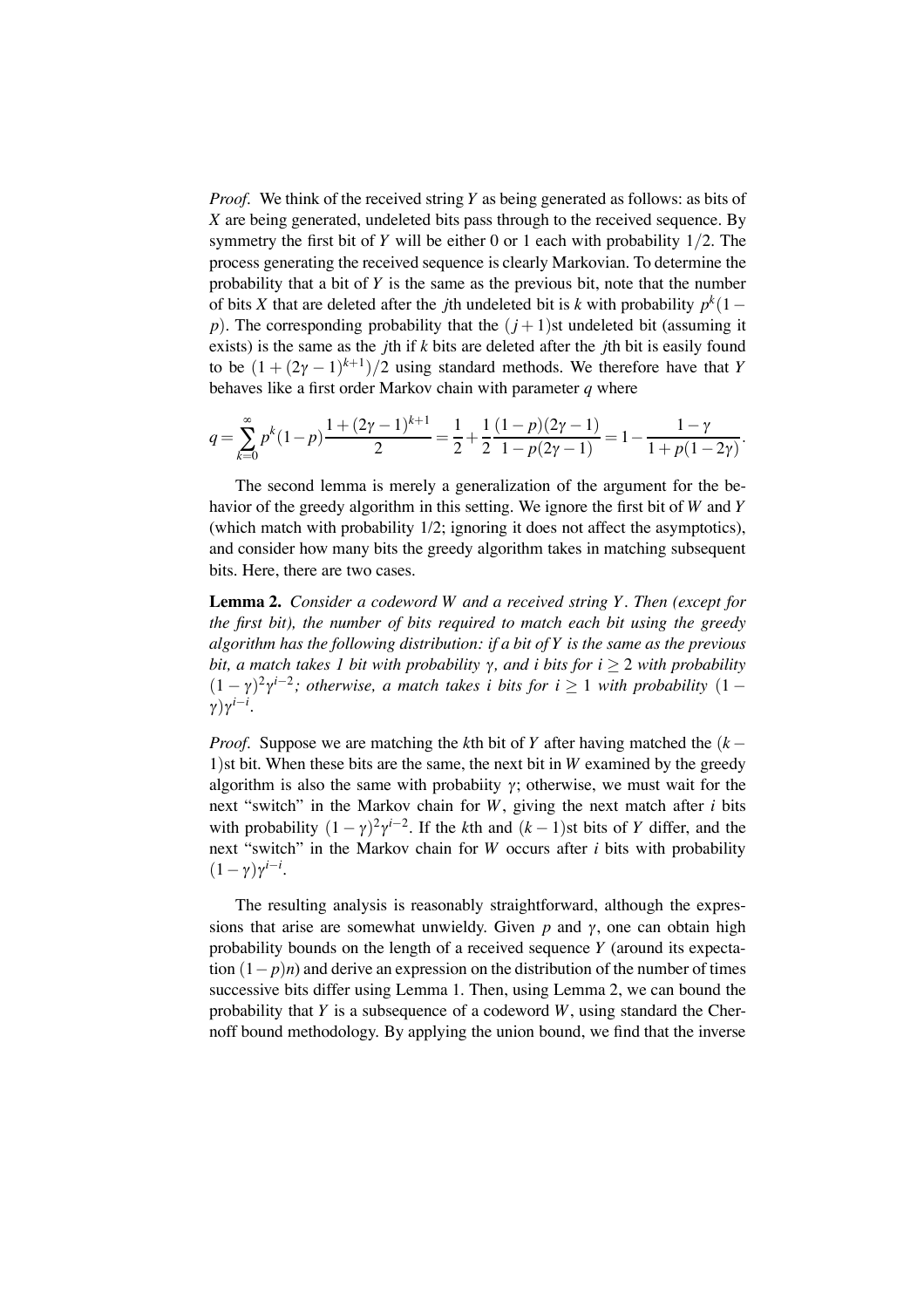of this probability essentially tells us the number of codewords we can have while still decoding successfully with high probability, providing a bound on the rate. We thereby obtain an expression to find the best parameter  $\gamma$  given the deletion probability *p*. This expression can be evaluated numerically to find a non-trivial lower bound on the capacity for every  $p < 1$ .

Specifically, we have the following bound from [7][Corollary 4.2]

**Theorem 1.** *The capacity*  $C_p$  *for the deletion channel with deletion probability p satisfies*

$$
C_p \ge \sup_{0 < \gamma < 1, \delta > 0} \left[ -(1-p) \log_2((1-q)A + qB) - \frac{\delta}{\ln 2} \right]
$$

,

 $where A = \frac{(1 - \gamma)e^{-\delta}}{1 - \gamma e^{-\delta}}, B = \frac{(1 - \gamma)e^{-2\delta}}{1 - \gamma e^{-\delta}} + \gamma e^{-\delta}, and q = 1 - \frac{1 - \gamma}{1 + p(1 - 2\gamma)}.$ 

We wrap up with some final considerations. The analysis of the greedy algorithm used here can be extended to other block length distributions; this extension (along with other small improvements) was studied in [13], where other distributions were used to obtain better bounds for high deletion rates. Specifically, the authors show that a "Morse-coding" approach, where blocks take on one of two lengths, either short or long, yields improved capacity bounds for  $p \geq 0.35$ . This raises again the question of what is the right block distribution, both specifically for arguments based on the greedy algorithm and for other approaches for obtaining capacity bounds.

We now detail another possible improvement to the greedy approach that, although not apparently effective, raises some further interesting questions. Suppose we try to improve our decoding algorithm by considering not just whether a received string *Y* is a subsequence of another codeword *W*, but how many bits of *W* are needed for *Y* to be covered according to the greedy algorithm. If *Y* is a subsequence of the first  $\alpha n$  bits of the actual codeword X for some  $\alpha < 1$ with high probability, then we could immediately improve our analysis, requiring that a failure occur only when  $Y$  is a subsequence of the first  $\alpha n$  bits of some other codeword *W*.

We prove that this approach in fact fails in the case where the codewords are chosen uniformly at random. Unfortunatley, our argument does not appear to generalize naturally to the case where codewords are generated by first order Markov chains, although experiments strongly suggest the result should. This remains an open question.

We establish some notation. Consider the greedy algorithm working on strings *X* and *Y*, where *Y* was obtained from *X* via deletions. If  $x_i = y_j$  was not deleted, let  $G(i)$  be the difference between *i* and the number of bits needed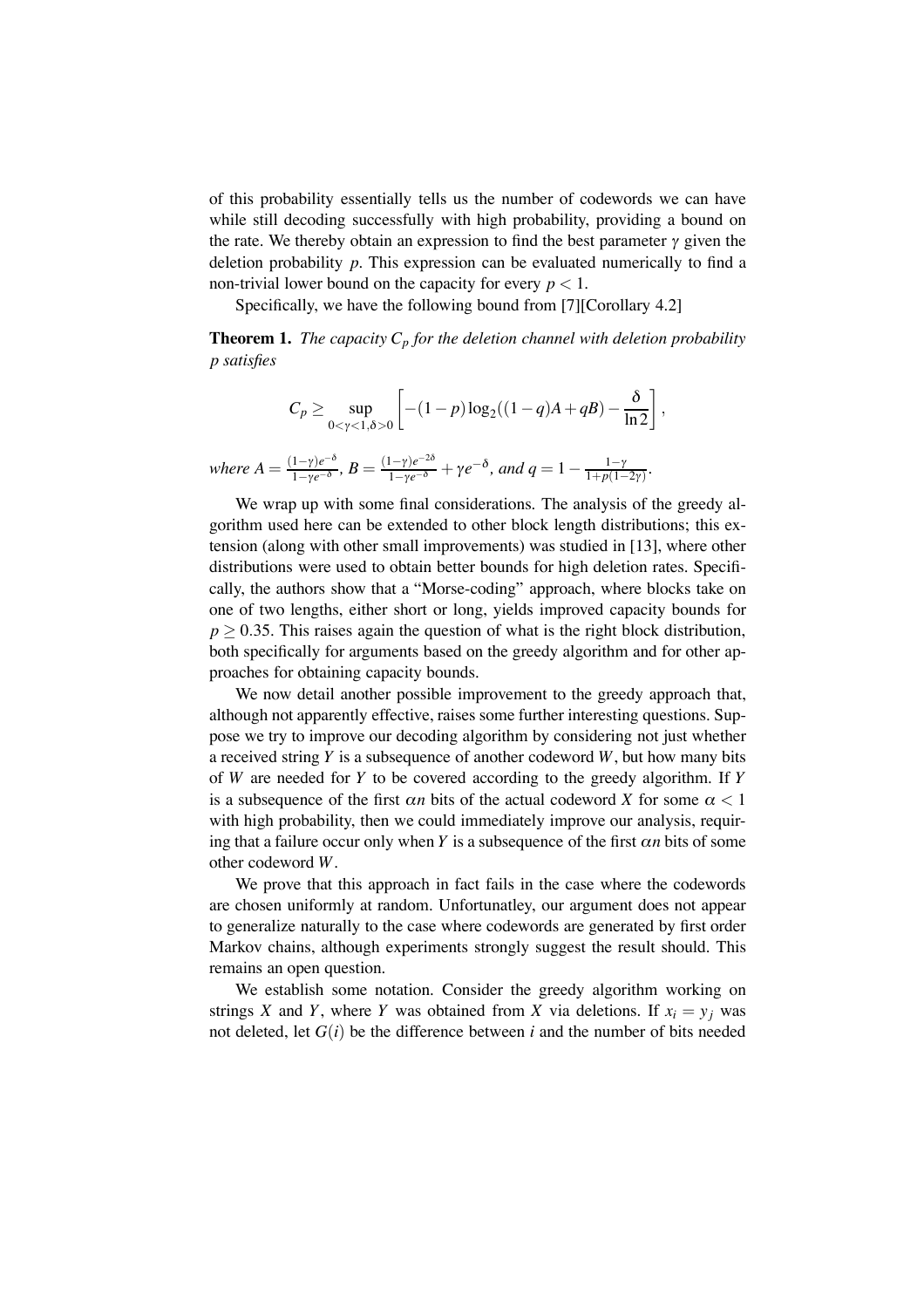to cover up to  $y_i$  by the greedy algorithm. If  $x_i$  was deleted, let  $G(i)$  be the difference between *i* and the number of bits needed to cover up to  $y_k$ , where  $k < i$ is the largest index for which  $y_k$  was not deleted. For convenience, we introduce an initial gap  $G(0) = 0$ ; implicitly, we assume a 0th character that was not deleted. For example, for the sequences  $X = 0110101$  and  $Y = 111$ , if the second, third, and seventh bits were not deleted, the sequence of gaps  $G(i)$  would be  $0, 1, 0, 0, 1, 2, 3, 2$ . The final gap, 2, gives the number of bits from the end of *X* where the greedy subsequence algorithm matches the last bit of *Y*.

Our goal will be to show that the gap *G* behaves like a simple Markov chain, according to the following lemma:

**Lemma 3.** *When X is chosen uniformly at random from all n-bit sequences,* and Y is obtained by deleting bits independently with probability p, then  $G(i)$ *behaves as follows:*

$$
G(i+1) = \begin{cases} G(i) + 1 \text{ with probability } p \\ G(i) - c \text{ with probability } (1-p)/2^{c+1}, 0 \le c \le G(i) - 1 \\ 0 \qquad \text{with probability } (1-p)/2^{G(i)}. \end{cases}
$$

We prove this lemma below. The Markov chain that models the gap behavior is very similar to the one-dimensional Markov chain on the number line with a boundary at 0 that moves right with probability *p* and left with probability  $1-p$ . While the gap can move down by more than one on any step, when the gap is large the expected increase in the gap is approximately 2*p*−1, and the variance in the change of the gap at each step is bounded. This similarity suggests the following theorem, which can be proven using standard techniques.

**Theorem 2.** *The gap*  $G(n)$  *is*  $(2p-1)n + o(n)$  *with high probability when*  $p >$ **1/2***;* is  $O(\log n)$  with high probability when  $p < 1/2$ *;* and is  $O(\sqrt{n \log n})$  with  $1/2$ *;* and is  $O(\sqrt{n \log n})$  with *high probability when*  $p = 1/2$ *.* 

*Proof (Lemma 3).* We first claim that, conditioned on the state  $G(i) = j$  (with  $j \leq i$ , bits  $x_{i-j+1}, \ldots, x_i$  remain uniform over all possible bit sequences. This can be proven by induction on *i*. It is true when  $i = 0$ . Suppose that it is true for  $i \leq k$ . If  $x_{k+1}$  is deleted, then  $G(k+1) = G(k) + 1$ , regardless of the value of  $x_{k+1}$ , and the induction holds. If  $x_{k+1}$  is not deleted, then since inductively bits  $x_{k-G(k)+1},...,x_k$  are uniform, regardless of the value of  $x_{k+1}$ , the number of bits needed to cover  $x_{k+1}$  is a geometrically distributed random variable, truncated at  $G(k) + 1$ . The probability that  $G(k+1) = j$  conditioned on the value of  $G(k)$ is thus independent of the value of  $x_{k+1}$ , completing the induction.

The lemma now follows. If  $G(i) = j$ , with probability p bit  $x_{i+1}$  is deleted, and in this case  $G(i+1) = j+1$ . Otherwise, regardless of the value of  $x_{i+1}$ ,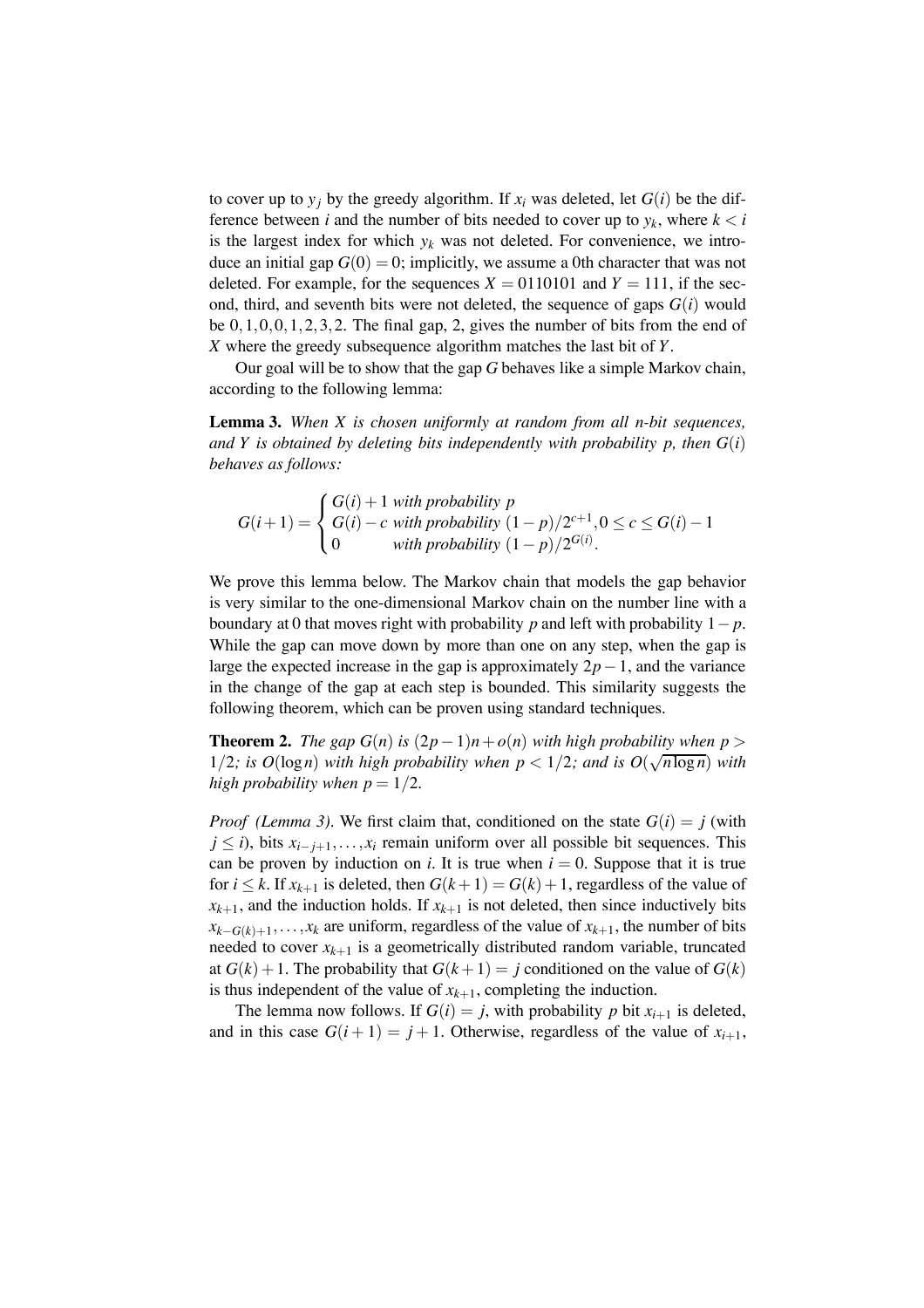the number of bits of *X* starting from  $x_{i-j+1}$  to cover  $x_{i+1}$  is a geometrically distributed random variable, truncated at *j*+1. This gives the distribution for  $G(i+1)$  stated in the lemma.

This argument highlights an intriguing threshold behavior. When  $p > 1/2$ , a received string *Y* will require on approximately  $2(1-p)n$  bits of *X* when the greedy algorithm is run on *X* and *Y*. Of course, the same is true the greedy algorithm is run with *Y* and another codeword *W*, or on *X* and another random string *Z* of length  $(1 - p)n$ ; there is, in this regard, no distinction. This contrasts with the case where  $p > 1/2$ , where the greedy algorithm will detect that *Y* is a subsequence of *X* using nearly all *n* bits of *X*, but will with high probability fail on pairs of strings *Y* and *W*, or on pairs *X* and *Z*, where again *W* is another codeword and *Z* is a random string. Experimentally, there appears to be a similar threshold behavior when codewords are generated by a first order Markov chain; above some deletion threshold, the greedy algorithm behaves essentially the same on random subsequences and purely random strings, but it seems harder to prove this more general result.

While the following related open questions on the behavior of the greedy algorithm are perhaps now of less immediate interest to the analysis of the deletion channel given the improved decoding methods to be considered in the next section, they remain interesting combinatorial questions.

#### **Open Questions:**

- **–** Find optimal block distributions for generating codewords for the analysis of the capacity of the deletion channel based on the greeedy algorithm.
- **–** Find optimal codebooks for the deletion channel based on the greeedy algorithm.
- **–** Generalize Lemma 3 to determine the behavior of the gap when the string *X* is generated by a first-order Markov chain.

# **4 Better Decoding via Jigsaw Puzzles**

We have seen that the choice of codebook makes a significant difference in the power of decoding using the greedy algorithm. Even so, there are clear limitations of this approach that suggest that it could never reach the capacity promised by the maximum likelihood approach. Moreover, it is not clear how to extend the greedy approach when there are both insertions and deletions. In such cases, the received string need not be a subsequence of the codeword (nor vice versa).

We now consider a different decoding approach that allows for much stronger capacity lower bounds for the deletion channel, as presented in [14]. Further,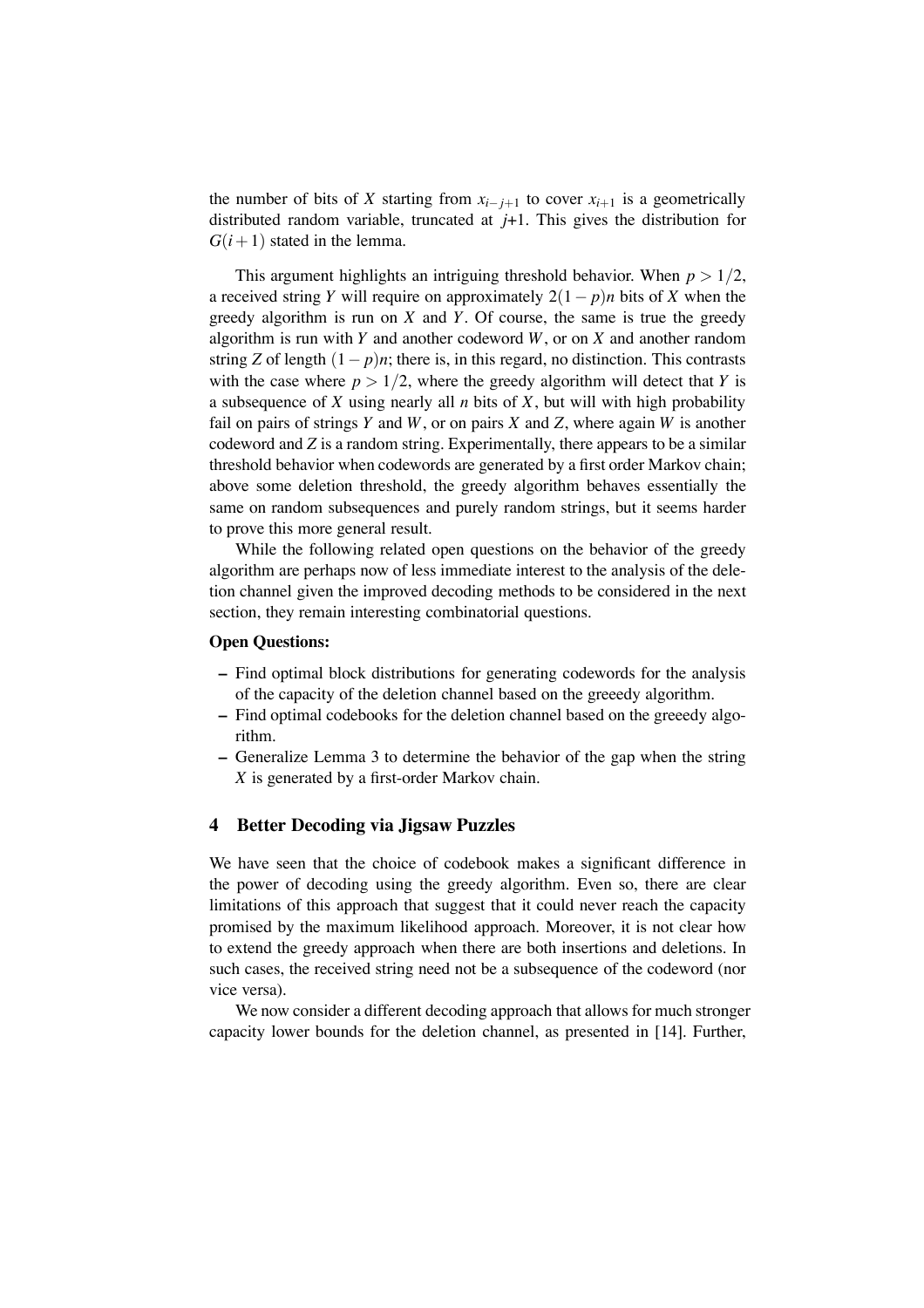Sent string: 1111000110010001101100

|                                   |  | $\left[1\ 1\ 1\ 1\ 0\ 0\ 0\ 1\ 1\ 0\ 0\ 1\ 0\ 0\ 0\right]$ $\left[1\ 1\ 0\ 1\ 1\ 0\ 0\ \right]$ |             |  |  |  |  |  |
|-----------------------------------|--|-------------------------------------------------------------------------------------------------|-------------|--|--|--|--|--|
|                                   |  |                                                                                                 | 00000100011 |  |  |  |  |  |
| Received string: 11000000110      |  |                                                                                                 |             |  |  |  |  |  |
| (type, block) pairs: $(1111, 11)$ |  |                                                                                                 |             |  |  |  |  |  |
| (00011001000, 000000)             |  |                                                                                                 |             |  |  |  |  |  |
| (11011,11)                        |  |                                                                                                 |             |  |  |  |  |  |

**Fig. 2.** Examples of types, and how they relate to received blocks and the sequence of deletions.

 $(00.0)$ 

the approach also naturally handles a certain class of insertions, specifically *duplications*: a bit that passes through the channel might be deleted, or might be duplicated a number of times. While more general insertion channels could conceivably also be tackled utilizing this approach, the analysis becomes much more tractable when considering only duplications.

To begin, consider a maximal block at the receiver. The bits of that block came from, or correspond to, one or more blocks from the sender. For example, the block 000 at the receiver could come from a single block 00000 from the sender. Alternativley, it could have come from the sequence of blocks 001100 from the sender, if the two 1 bits and one of the 0 bits were deleted. (For concreteness, we say that the first block from the sender corresponding to the block at the receiver is the block from which the first bit in the received block came. So here, we assume that the first received zero in the block was indeed one of the first two zeroes, and that in the subsequent block of ones after these six bits, at least one bit is not deleted.) We will call the sequence of blocks in the codeword from which a block at the receiver corresponds to the *type* of the received block. Now, given the original codeword and the deletions that occurred, we can think of the codeword and the received sequence of being described by an ordered collection of ordered pairs  $(t_i, k_i)$ , where  $k_i$  is the length of the *i*th block in the received sequence and *ti* is its corresponding type. (Naturally, one also needs to consider whether the blocks are of 0 bits or 1 bits, but once one knows whether the first received block consists of zeroes or ones, the parity of all further blocks is known, so we can ignore this issue in the analysis.) Examples of (type,block) pairs, with both the type and block expressed as bit strings, is given in Figure 2.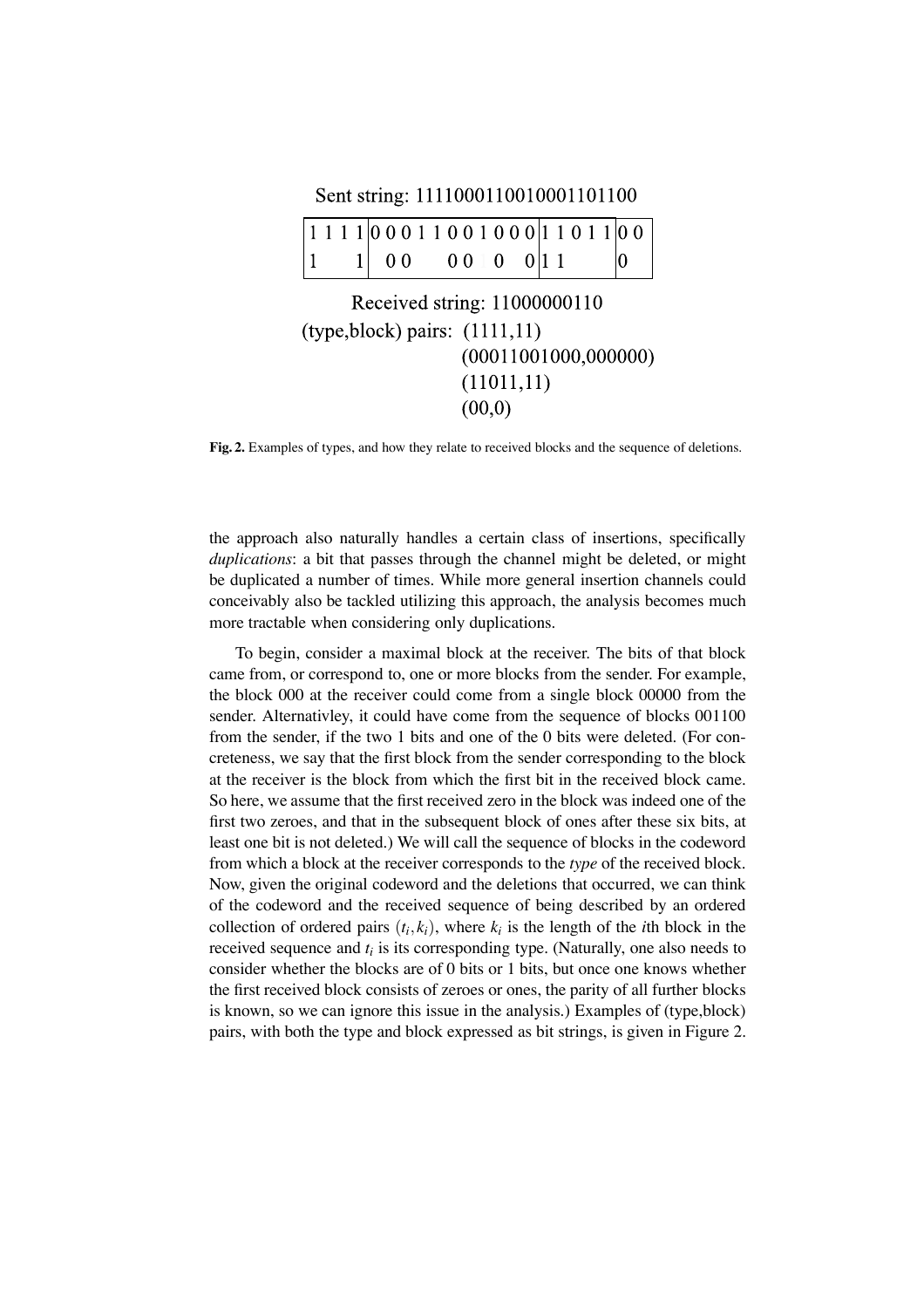| 00000 | 1011 | 0110 | 11   | 000001011011011               |  |  |
|-------|------|------|------|-------------------------------|--|--|
| 00    | 11   | 00   | 11   |                               |  |  |
| 0000  | 111  | 000  | 1011 | 00001110001011                |  |  |
| 00    | 11   | 00   | 11   |                               |  |  |
| 00000 | 111  | 000  | 11   |                               |  |  |
| 00    | 11   | 00   | 11   | $\dots$ 0000011100011 $\dots$ |  |  |

**Fig. 3.** Examples of different ways that the jigsaw puzzle tiles might cover a substring of the received string. Each tile configuration gives a different possible codeword, and the codewords are then scanned for a match.

Given this framework, we can consider the requirements for decoding. Recall that in the standard Shannon argument for the symmetric binary error channel, we can require that the number of errors is close to its expectation, as this will be true with high probability. In this setting, loosely speaking, we can instead require that the number of pairs  $(t, k)$  in the description of the codeword and received string be close to its expectation, as this will be true with high probability.

Let us temporarily assume that the number of pairs  $(t, k)$  in the description of the codeword and received string is exactly equal to its expectation (rounded appropriately), so that we exactly know the number of  $(t, k)$  pairs for every  $(t, k)$ . Then to decode, it suffices to match the types to the block lengths of the received string in such a way that we obtain a codeword. If only one codeword results from this type of matching, then we have a successful decoding.

In [14] the analogy is made between decoding this way and a jigsaw puzzle. Pictorially, we can represent this as in Figure 3. A pair  $(t, k)$  can be represented by a tile that corresponds to a block in the received sequence (at the bottom) and the corresponding type for the pair (at the top). To decode, the tiles must be arranged in such a way that the string of concatenated blocks at the bottom corresponds to the received sequence, and the string of concatenated corresponding types forms a codeword. It is worth emphasizing that, with the jigsaw-puzzle approach, it is no longer the case that the received string be a subsequence of only a single codeword, as in the greedy approach. Instead, it has to be a subsequence of a single codeword in, essentially, "the right way," although there may be several arrangements of the tiles that lead to that codeword.

Although the above argument was expressed as though we knew the number of appearances of each possible pair  $(t, k)$  in the description, all we really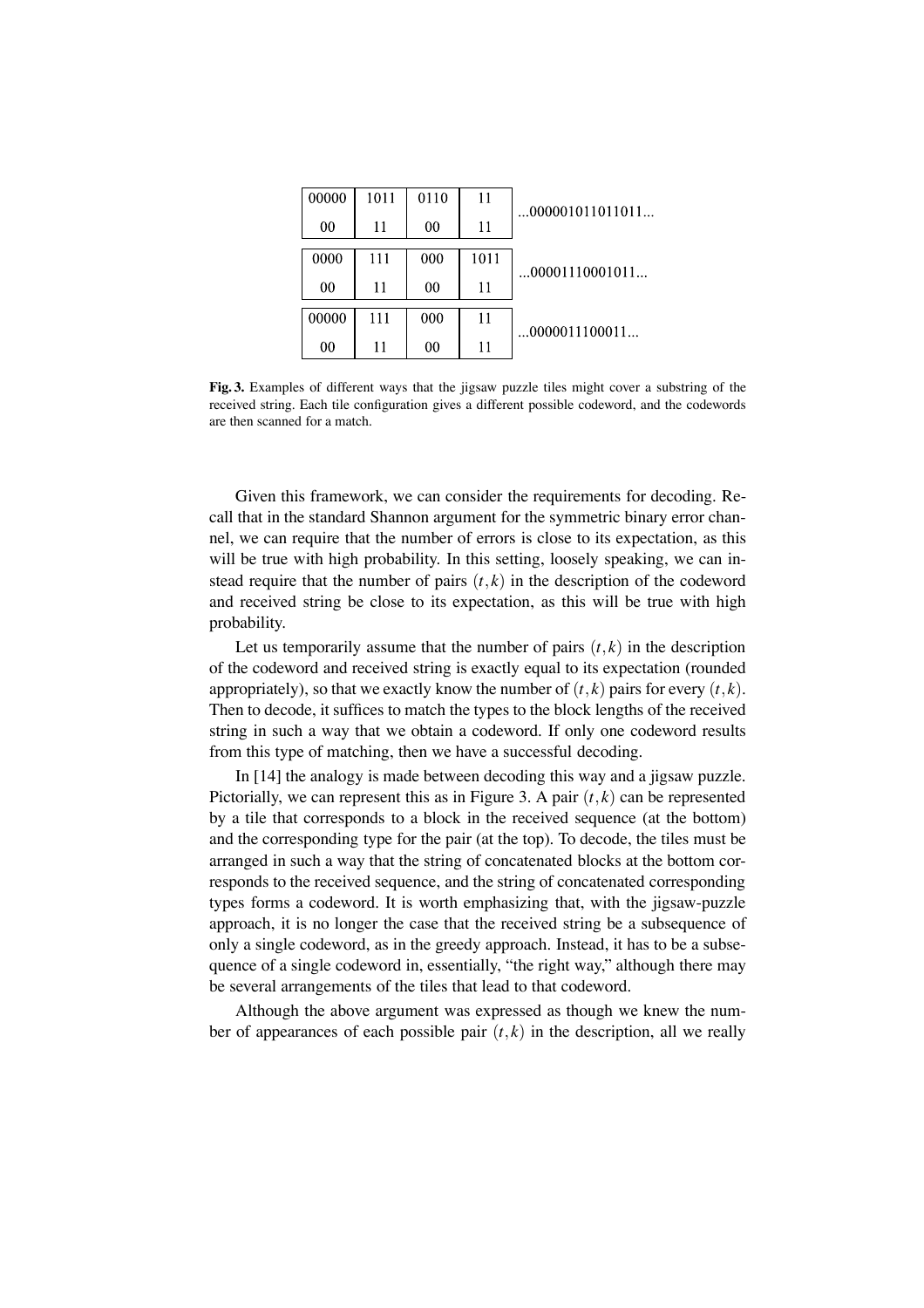know is that these numbers are concentrated around their expectation. This is handled by simply utilizing the jigsaw-puzzle approach over multiple sets of pieces, where each set of pieces corresponds to an enumeration of the number of pairs  $(t, k)$  in a description of the codeword and received string consistent with this concentration. In the asympotics, the effect of all of these cases does not change the overall capacity.

We briefly sketch a high-level argument showing how this leads to an expression for a capacity lower bound. Let *P* be the distribution of block lengths at the sender, so that  $P_i$  is the probability a block at the sender has length  $j$ , and similarly let  $Q$  be the corresponding distribution of block lengths at the receiver. (The argument requires *P* and *Q* to satisfy some basic requirements; distributions with exponentially decreasing tails suffices.) Hence the number of blocks at the sender is (up to lower order terms)  $\frac{n}{\sum_j j P_j}$ , and the number of blocks at the receiver is (up to lower order terms)  $\frac{n(1-p)}{\sum_j jQ_j}$ . Let *K* represent a random block (or, more precisely, its length) in the received string, and *T* the type corresponding to this block. The number of codewords considered by the jigsaw-puzzle decoding process can be upper bounded as follows: over all of the  $\frac{Q_k n(1-p)}{\sum_j j Q_j}$  blocks of length  $k$ , there are (again, up to lower order terms)

$$
2^{\frac{Q_k n(1-p)}{\sum_j j Q_j} H(T \mid K=k)}
$$

ways of assigning the appropriate types to these blocks. Taking the product over all values of *k* gives an upper bound of

$$
2^{\frac{n(1-p)}{\sum_j jQ_j} \sum Q_k H(T \mid K=k)} = 2^{\frac{n(1-p)}{\sum_j jQ_j} H(T \mid K)}
$$

possible codewords; this is an upper bound, as many of these possible codewords will be repeated, arising from multiple different combinations. For example, consider a substring 001100110011 of a codeword sent over a deletion channel that leads to blocks 0011 at the receiver. There can be many different ways of assigning types to the blocks 00 and 11 at the receiver that can lead to the matching substring 001100110011 from the sender, which causes us to overcount the possible codewords that can arise. Avoiding or reducing this overcounting of possible codewords could improve the resulting capacity bound.

Standard techniques give that (with high probability) each possible codeword has probability

$$
2^{-\frac{n}{\sum_j j P_j}H(P)}
$$

of being generated. Hence, by a union bound, if we start with 2*Cn* codewords, the probability of another codeword other than the original codeword sent arising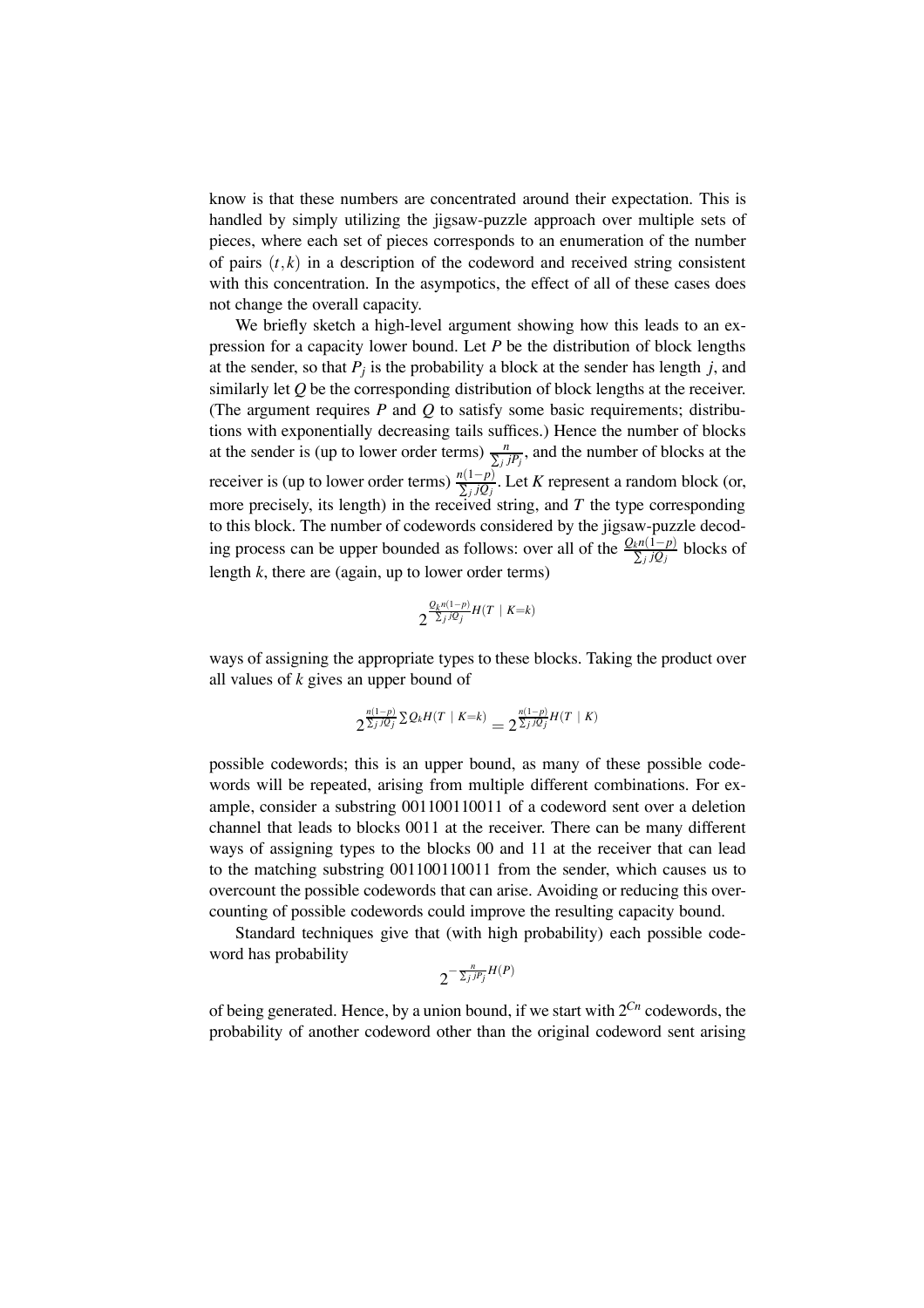from jigsaw-puzzle decoding is

$$
\left(2^{C+\frac{(1-p)}{\sum_j jQ_j}H(T\mid K)-\frac{1}{\sum_j jP_j}H(P)}\right)^n,
$$

which vanishes as long as the exponent is negative.

All of this can be formalized, leading to the following lower bound for the capacity:

$$
C_{del} \ge \frac{1}{\sum_j j P_j} H(P) - \frac{(1-p)}{\sum_j j Q_j} H(T \mid K),
$$

for any suitable distribution *P*.

The authors test both geometric distributions *P* and the "Morse-code" based distributions of [13] in this framework. Here, geometric distributions appear to do slightly better across the board. As an example, the calculted lower bound for the capacity of the deletion channel when  $p = 0.9$  is 0.012378. This result over two orders of magnitude better than that given the argument using the greedy algorithm of [6], and is rather striking given that the obvious upper bound on the capacity based on the erasure channel is 0.1.

Like Shannons's original arguments, this approach shows the existence of a code with a given capacity, but does not give an explicit codebook nor an algorithmically *efficient* decoding algorithm. As we discuss further below, designing efficient algorithms for deletion channels remains quite open for further research.

#### **Open Questions:**

- **–** Improve the analysis of jigsaw puzzle decoding by reducing or avoiding the overcounting of possible codewords generated by taking all consistent combinations of types.
- **–** Find better distributions, or a method for finding near-optimal distributions, for codebooks for the jigsaw-puzzle analysis.
- **–** Extend the jigsaw-puzzle approach to find lower bounds for capacity under more general models of insertions.
- **–** Find a variant of jigsaw-puzzle decoding that is efficiently implementable.

# **5 A Useful Reduction for Deletion Channels**

The arguments thus far provide lower bounds that, in the end, rely on a nontrivial calculation for each specific deletion probability *p*. An interesting alternative path was suggested in [32] by building a correspondence between deletion channels and a novel insertion-deletion channel dubbed a Poisson-repeat channel. This correspondence is given in the form of a reduction, whereby *any*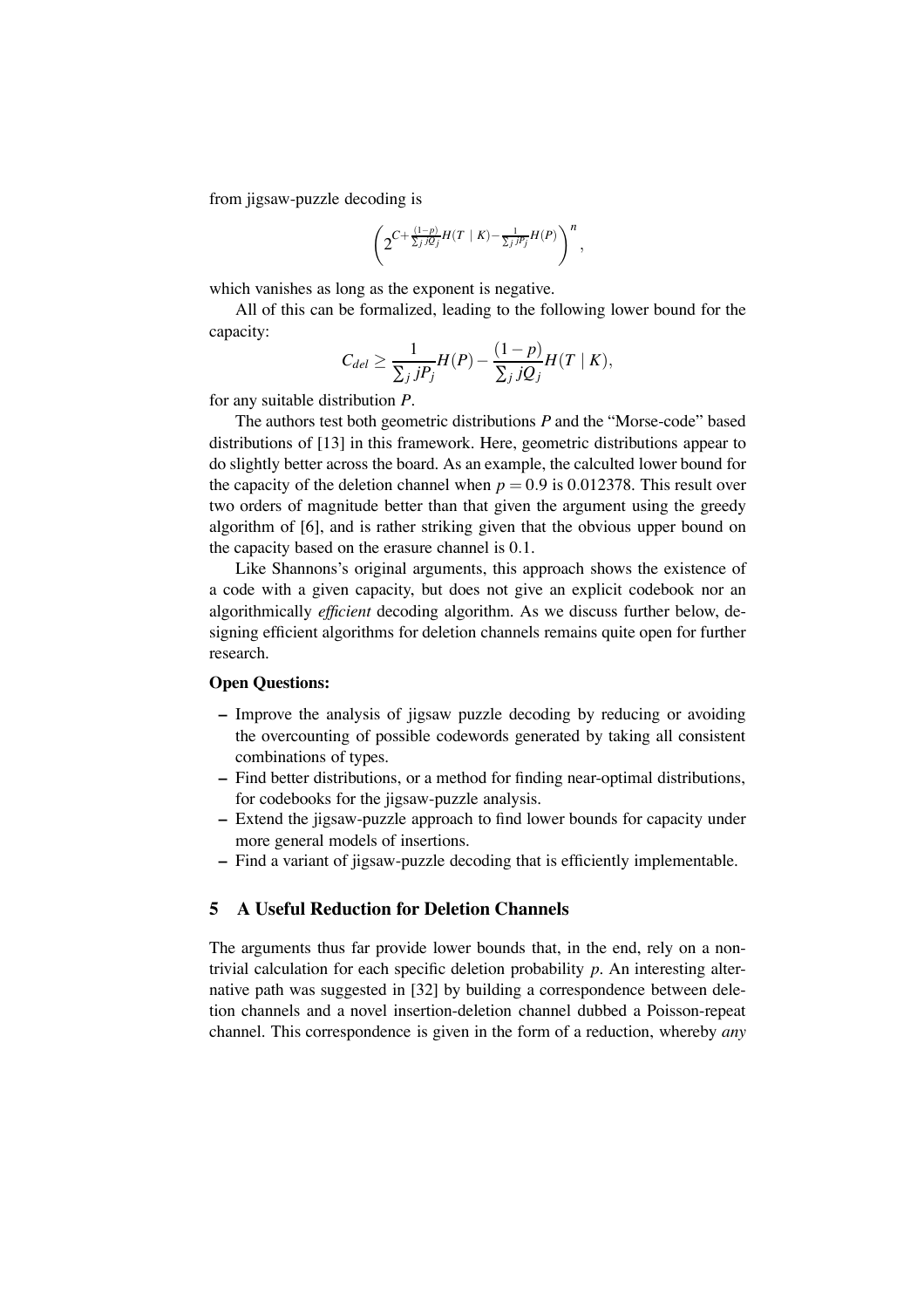decoding algorithm for *any* Poisson-repeat channel can be turned into a decoding algorithm for *any* deletion channel. Using this reduction, we can obtain lower bounds on the capacity of all deletion channels simply by finding a lower bound on the capacity of any Poisson-repeat channel. Specific Poisson-repeat channels can then be analyzed using the previously established machinery of Section 4.

While the bounds obtained in this fashion are not particularly good for smaller values of *p*, they appear quite good for large values of *p*. Indeed, one benefit of this approach is that it allows us to consider the behavior of deletion channels as the deletion probability *p* goes to 1.

A Poisson-repeat channel with parameter λ on binary inputs of length *n* can be defined as follows: as each bit passes through the channel, it is replaced by a discrete Poisson number of copies of that bit, where the number of copies has mean  $\lambda$  and is independent for each bit. Notice that such a channel may incur deletions when the number of copies is zero, and that the channel fits into the class of deletion-duplication channels of Section 4 for which numerical capacity lower bounds can be found.

What is the relationship between a deletion channel with parameter *p* and a Poisson-repeat channel with parameter  $\lambda$ ? Suppose that we have a deletion channel. Before sending a message, independently replace each bit sent with a *random* number of copies, according to an Poisson random variable with mean  $\lambda/(1-p)$ . Because of the properties of the discrete Poisson distribution, the number of copies of a bit that arrive at the receiver has exactly a Poisson distribution with mean  $\lambda$ , and the number of copies is independent for each bit. Therefore our deletion channel will now behave exactly as a Poisson-repeat channel with mean  $\lambda$  on the original input. A code for any Poisson-repeat channel thereby gives us a code for any deletion channel. (More precisely, we have a procedure that includes a random replacement step; using standard arguments, this shows the existence of a fixed code with the desired rate.) Because each bit of the input must be blown up by a expected factor of  $\lambda/(1-p)$ , we find that if the capacity of the Poisson-repeat channel with parameter  $\lambda$  is  $L_{\lambda}$ , then

$$
C_p \geq L_{\lambda}(1-p)/\lambda.
$$

A pictorial representation of this reduction is given in Figure 4.

Using calculations from the arguments of Section 4, we find that  $L_1$ 0.1171, and in fact we can do slightly better with  $L_{1.79}/1.79 > 0.1185$ . The result can be more pleasantly if somewhat less accurately expressed by  $C_p \geq$  $(1-p)/9$ .

In retrospect, it seems clear that there should be a lower bound for  $C_p$  that scales with  $1-p$ , since one could deterministically replace each bit to be sent by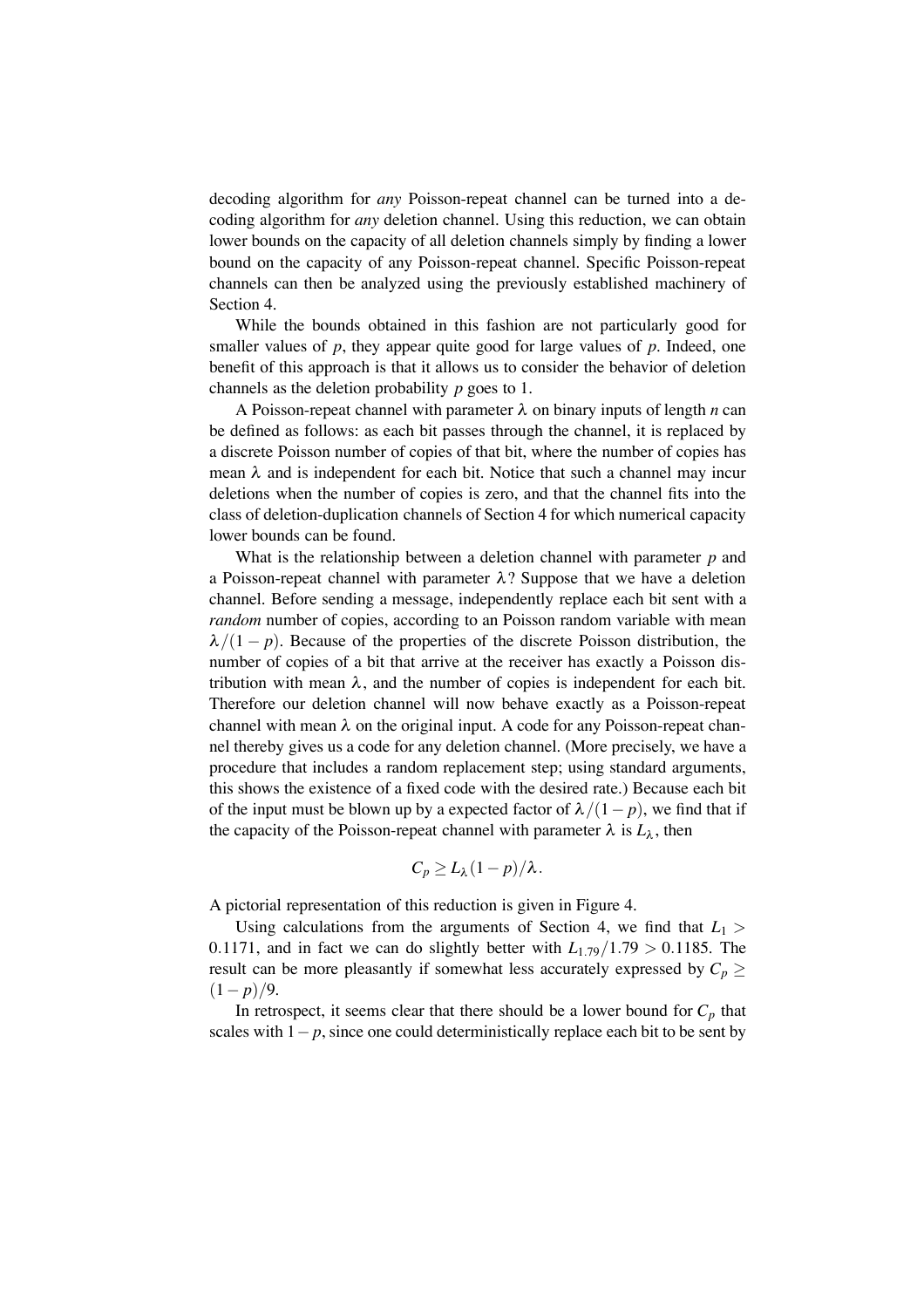

**Fig. 4.** How to turn a codebook and decoding algorithm for a Poisson-repeat channel into a code for the deletion channel.

 $1/(1-p)$  bits, and "on average" each bit would pass through once. In effect, the reduction involving the Poisson-repeat channel codifies this intuition; however, the scaling does not appear to have been proven previously to [32].

While this reduction has been used to obtain a capacity lower bound, it is worth noting that it could also be used to derive efficient encoding and decoding algorithms for the deletion channel: an algorithm for encoding and decoding on any Poisson-repeat channel would immediately give a corresponding algorithm for the deletion channel for all values of *p*. While it is likely that such a code would only offer reasonable rates for large values of  $p$ , the prospect remains interesting. Indeed, perhaps, asymptotically as *p* goes to 1, essentially the best we can do is to turn the deletion channel into a Poisson-repeat channel by duplicating each bit a suitably large number of times.

#### **Open Questions:**

- **–** Improve the lower bounds for the capacity of Poisson-repeat channels.
- **–** Find an efficient encoding and decoding algorithm for a Poisson-repeat channel with parameter 1 (or some other fixed parameter).
- **–** Prove or disprove the following conjecture: There exists a  $\lambda$  such that

$$
\lim_{p\to 1}C_p/(1-p)=L_{\lambda}/\lambda.
$$

**–** Find a similar reduction that provides stronger results in the regime where *p* approaches 0.

## **6 A Related Information Theoretic Formulation**

The lower bound results presented thus far have been derived via an algorithmic approach, based on designing a decoding scheme and using combinatorial analysis to determine its performance. Can we re-frame these results in a more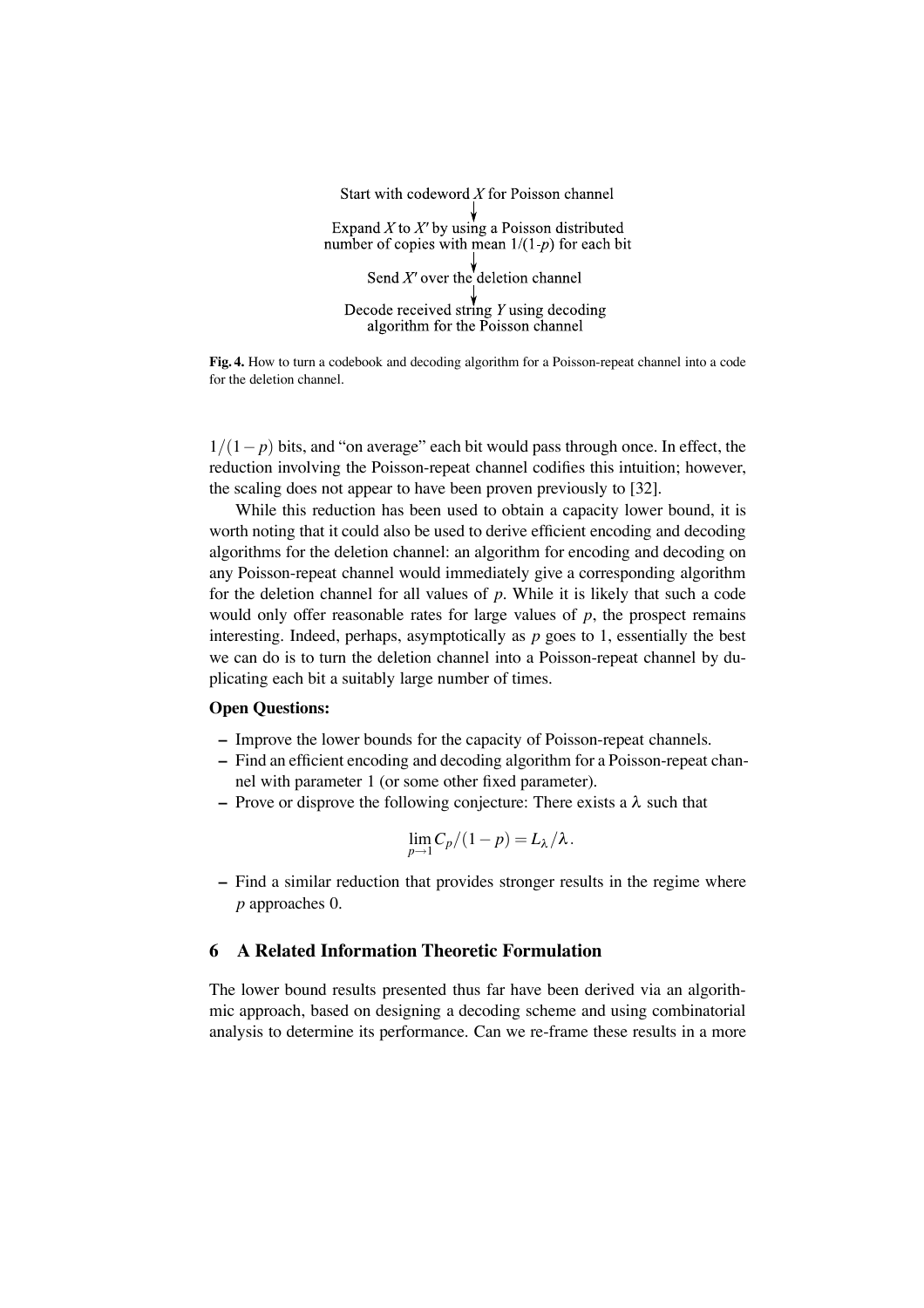purely information-theoretic context? Such a framework could allow the powerful tools of information theory to be more easily applied to these problems.

Recently, Drinea and Kirsch [12] have provided an alternative, informationtheoretic analysis to obtain lower bounds on the capacity of the deletion channel that may prove a promising path further work. The starting point for their analysis is the work by Dobrushin, who generalized Shannon's theorem to show that for a broad class of channels with synchronization errors, including deletion channels, the information and transmission capacities are equal [9]. As before, they assume that codewords are generated according to a distribution on the block lengths. Their insight begins with the recognition that the channel can be viewed as a joint renewal process; each time a block at the receiver ends, a corresponding block at the sender must also have ended, and therefore it is as though the whole process restarts. While this idea is essentially implicit in to the type-based arguments of Section 4, it is utilized here differently, in order to directly derive bounds on the information capacity. By directly working with the information capacity, they avoid some of the technical issues that arise in analyzing a specific decoding algorithm.

The main result of this approach is an alternative and seemingly simpler proof of the lower bounds described in Section 4. The proof is certainly likely to be much more intuitive and natural to those who prefer information-theoretic formulations to algorithmic ones. But a further advantage is that the proof sheds light on how the lower bound can be improved, providing a clear direction for future progress. Specifically, in the terms used previously in the discussion of types, where *P* is the distribution of block lengths at the sender and *Q* is the corresponding distribution of block lengths at the receiver, they prove that the mutual information in fact equals

$$
\frac{1}{\sum_j j P_j} H(P) - \frac{(1-p)}{\sum_j j Q_j} H(T \mid K) + E_{P,Q},
$$

The first two terms correspond exactly to the lower bound of [14]. The last term  $E_{PO}$  is an expression that corresponds to the uncertainty in where the blocks from the sender from which a block at the receiver was derived. In algorithmic terms, *EP*,*<sup>Q</sup>* corresponds to the loss from jigsaw-puzzle decoding that stems from using pieces that correspond to a single block at the receiver. Instead of considering the type of a single block at a receiver in the jigsawpuzzle decoding, suppose each tile represented a pair of consecutive blocks at the receiver, along with the possible bit sequence that pair of blocks could have arisen from at the sender. By considering pairs (or larger groups) of blocks under jigsaw-puzzle decoding, one could naturally reduce the overcounting of possi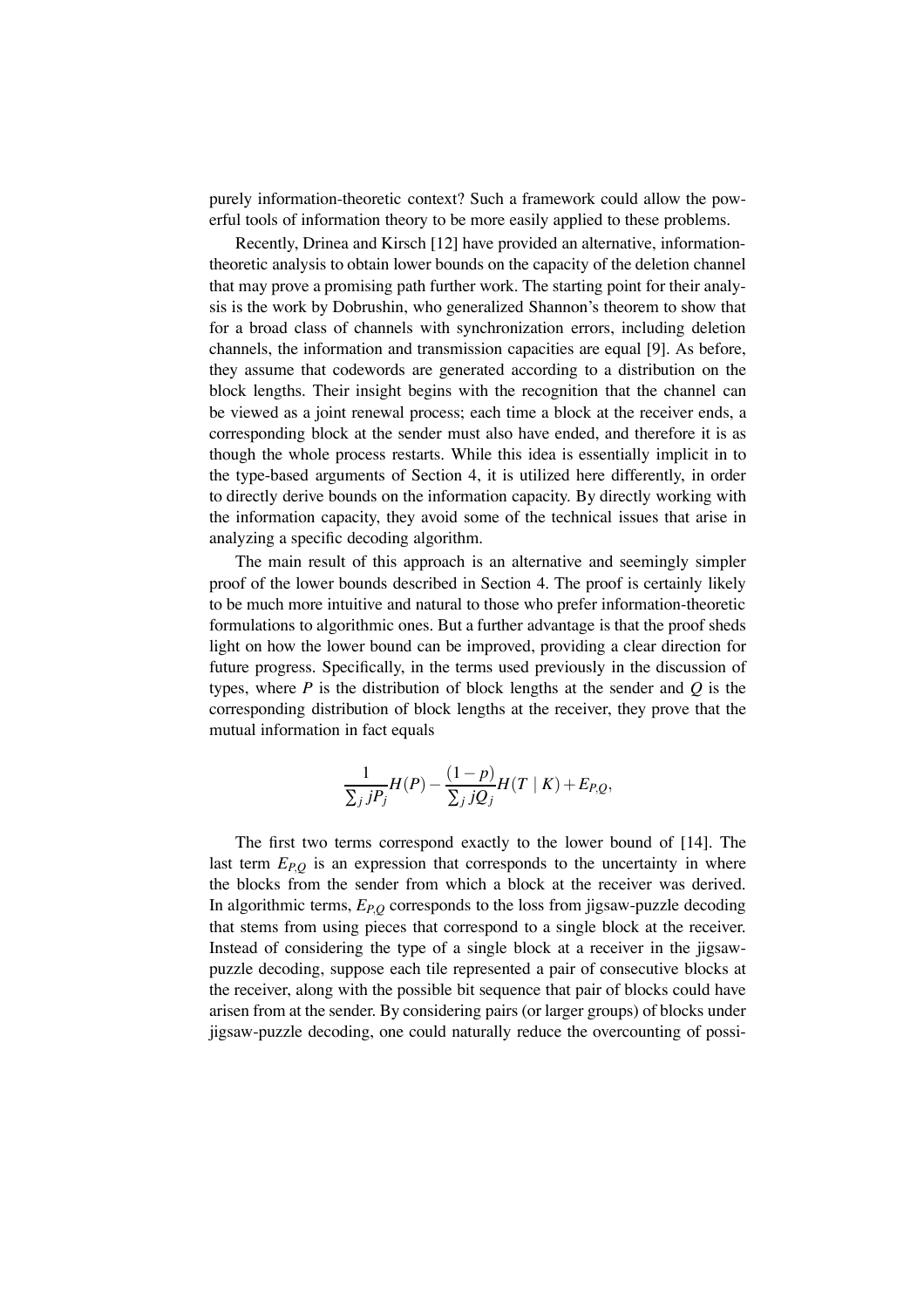ble codewords, and obtain a better bound. This proves quite complex in terms of the calculations required and was not pursued in [14].

While this additional expression  $E_{PO}$  does not at this point have a formal lower bound, in [12] the authors study it by simulation, and show that non-trivial improvements in the capacity lower bounds remain possible. Because they find an exact expression for the information capacity (albeit in terms that are not yet directly calculable), in a strong sense this work shows the limits of what is possible using independent and identically distributed (i.i.d.) block lengths to generate codewords. It is not clear, however, that one could not obtain even better lower bounds by allowing more general methods to generate a codebook.

#### **Open Questions:**

- $-$  Using the information-theoretic formulation of [12], bound  $E_{PO}$  to derive improved lower bounds for the deletion channel.
- **–** Find ways to more formally connect the information-theoretic analysis and the algorithmic analysis for the lower bound.
- **–** Consider random codebooks for the deletion channel that are *not* constructed by using i.i.d. block lengths. Can one show that more general methods can lead to higher transmission capacity?

#### **7 Upper Bounds on the Capacity of Deletion Channels**

Given the advances that have occurred in finding lower bounds for the capacity of deletion channels, it seems natural to consider upper bounds. Our lower bounds might, after all, be approaching their natural limit. Unfortunately, very little is known about upper bounds for the deletion channel; past upper bounds have focused on other error models. Until recently, the only formal upper bound for the deletion channel that we are aware of is the trivial upper bound from the erasure channel of 1− *p*.

The question of upper bounds was recently tackled in [8]. The authors first provide an upper bound approach based on a transformation that allows one to instead bound a memoryless channel's capacity per unit cost. (See similarly the results for sticky channels below in Section 8.1.) Binary input strings are transformed into a sequence of run lengths, so the string 0010111 would be represented as 2,1,1,3. The output can also be viewed as a sequence of run lengths. In order to turn the deletion channel into a memoryless channel, the output is enhanced with side information: if an entire run of the input is deleted, a run length of 0 is given at the output. For example, if the input 0010111 led to an output of 001111, the corresponding output run lengths with side information would be 2,1,0,3, instead of the actual block lengths 2,4.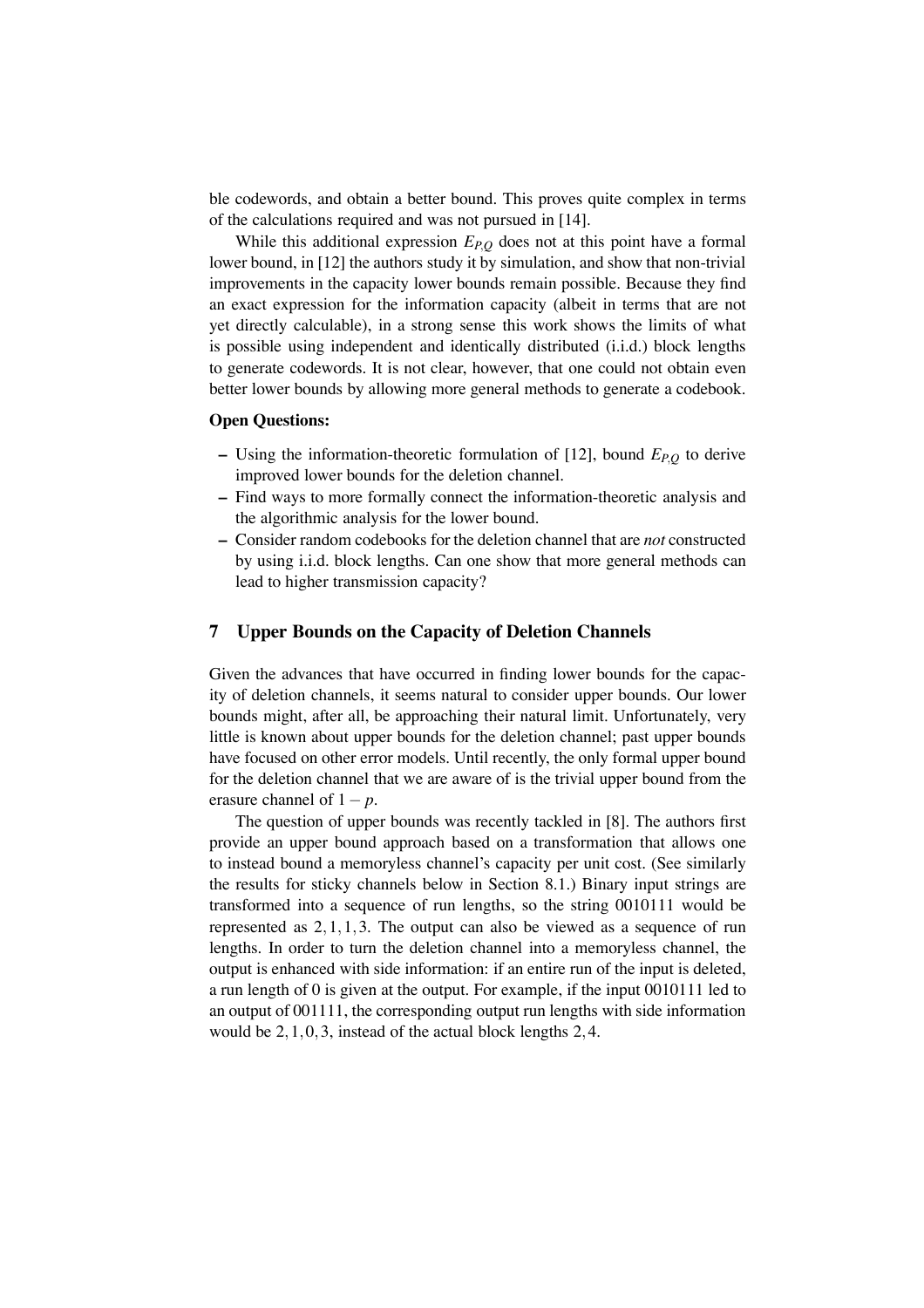In this setting, it makes sense to define the *cost* of a symbol for the new channel to simply be the corresponding number; i.e. the symbol 2 has a cost of two, as it corresponds to two bits of the input. Then the capacity per unit cost of the new channel with side information gives an upper bound on the capacity of the deletion channel. Standard techniques [1] then give that the capacity can be bounded by

$$
C \le \sup_x \frac{I(x)}{x},
$$

where  $I(x) = D(P(x), Q)$  is the information divergence between the output distribution on input  $x$  and  $Q$  is any distribution over the positive integers. It remains a technical challenge to choose a near-optimal distribution *Q* over the infinite domain and numerically determine bounds; this is discussed further in [8].

The resulting upper bounds remain reasonably far from the known lower bounds, as shown in Table 7, taken from [8]. Given the power of the additional side information, it would suggest that the upper bound could be further improved. In particular, for large deletion probabilities, the bounds become worse than the trivial  $1-p$  bounds; the problem is that the additional value of the side information of having a 0 output symbol becomes more significant for large *p*, as entire blocks are deleted more often.

Another question considered in [8] is the value of the asymptotic bound as *p* goes to 1. Recall that a capacity lower bound of  $c_1(1-p)$  with  $c_1 = 0.1185$ was obtained, as described in Section 5. An asymptotic upper bound of the form  $c_2(1-p)$  as *p* goes to 1 provides corresponding limits on how far such results can be taken.

The upper bound utilizes some of the insights of the lower bound argument. Specifically, we can again introduce side information in this setting, by having a marker every  $a/(1-p)$  bits for some constant *a*. Then, asymptotically, one expects to receive on average *a* bits between markers, and the number of bits between markers has, approximately, a Poisson distribution. The markers again make this a discrete memoryless channel, with input symbols consisting of sequences of  $2^{a/(1-p)}$  bits and output symbols consisting of a sequence of bits, the number of which has an approximately Poisson distribution.

This channel appears difficult to analyze, especially given the space of input symbols, which again correspond to  $2^{a/(1-p)}$  possible sequences. A technical argument reduces the problem to a more manageable state space. One can consider outputs of up to only *k* bits for a finite and not too large *k* at the cost of only a small overestimate of the constant *c* in the upper bound. Under the assumption that the output is only *k* bits, it can be shown that one need only consider input sequences consisting of at most *k* alternating blocks of zeroes and ones. That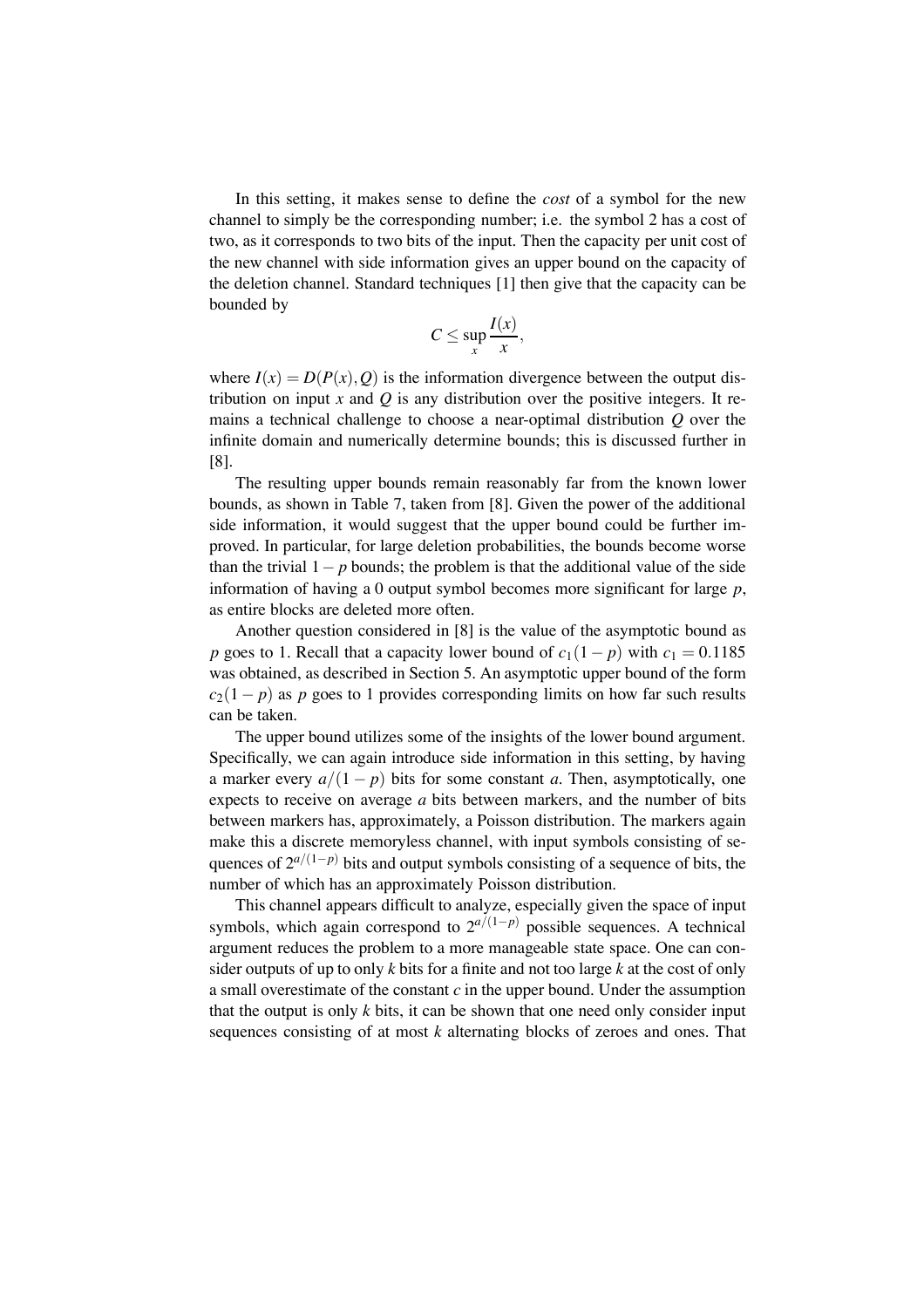| $\boldsymbol{p}$ | LB.                  | UB      |
|------------------|----------------------|---------|
|                  | 0.0510.7283          | 0.816   |
|                  | 0.1010.5620          | 0.704   |
|                  | 0.15 0.4392          | 0.6188  |
|                  | 0.2010.3467          | 0.5507  |
|                  | 0.2510.2759          | 0.4943  |
|                  | 0.3010.2224          | 0.4466  |
|                  | 0.35 0.1810          | 0.4063  |
|                  | 0.40 0.1484          | 0.3711  |
|                  | 0.4510.1229          | 0.33987 |
|                  | 0.50 0.1019          | 0.31082 |
|                  | 0.55 0.08432         | 0.28382 |
|                  | 0.6010.069561        | 0.25815 |
|                  | 0.65 0.05686 0.2331  |         |
|                  | 0.7010.0453210.2083  |         |
|                  | 0.75 0.03598 0.183   |         |
|                  | 0.8010.0272710.157   |         |
|                  | 0.8510.0193810.1298  |         |
|                  | 0.9010.0123810.0999* |         |
|                  | 0.9510.0057410.064*  |         |

**Table 1.** Comparison of lower bounds from [14] (LB) with upper bounds from [8] (UB). Entries denoted <sup>∗</sup> are worse than the 1−*d* bound.

is, any input symbol can be effectively represented by its starting bit and a *j*dimensional vector  $(q_1, q_2, \ldots, q_i)$ , with  $1 \leq j \leq k$ , and  $q_i > 0$  being the fraction of the 2*a*/(1−*p*) bits in the *i*th alternating block. Since we are considering asymptotic upper bounds, we can allow the  $q_i$  to take on any positive real values. With this framework, we now again have a setting where we can upper bound the capacity by the information divergence by a suitable numerical optimization. The current best result gives an asymptotic upper bound of 0.7918(1− *p*) as *p* goes to 1, so there is still a significant gap between the asymptotic upper and lower bounds.

# **Open Questions:**

- **–** Design new capacity upper bound approaches specifically designed for insertion/deletion channels. Specifically, consider approaches for general *p* and for *p* approaching 1.
- **–** Consider the asymptotic behavior for the deletion channel as *p* goes to 0; how does it compare to  $1 - p$ , the capacity of the erasure channel?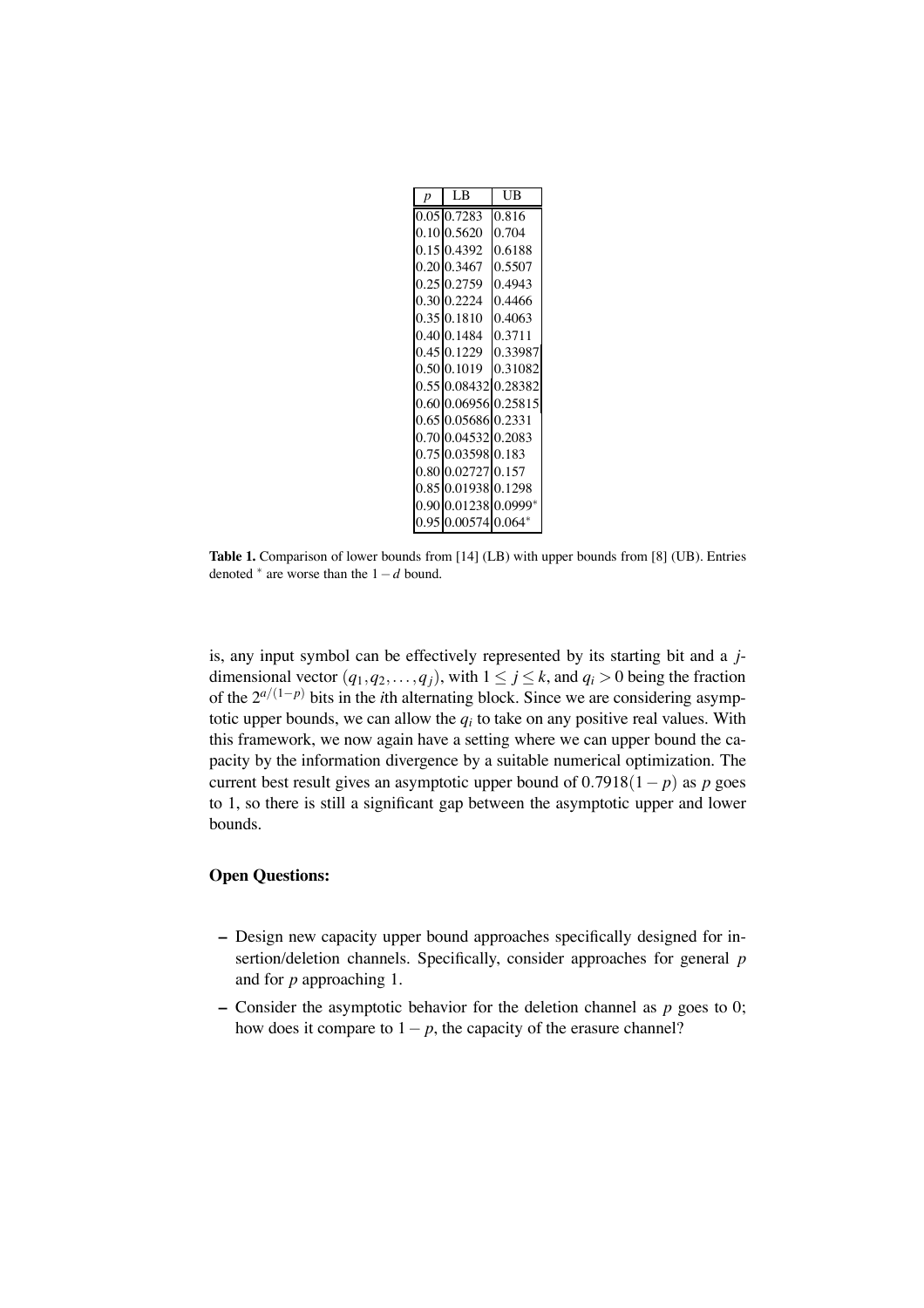## **8 Variations on the Deletion Channel**

Given that the i.i.d. binary deletion channel has proven so hard to analyze, it seems worthwhile to ask if there are reasonable ways to modify the problem that would allow meaningful progress. We describe here some variations of the deletion channel, why they may be interesting, and some recent results for them.

#### **8.1 Sticky channels**

As we have seen, the block structure of the codewords and the received sequences appear quite useful in analyzing channels with synchronization errors. If we no longer allow deletions, but only allow duplications of symbols sent over the channel, then the block structure at the sender and receiver will be the same. We use the term *sticky channels* to refer to the class of channels that independently duplicates each transmitted symbol a random number of times at the receiver, according to some fixed distribution on the positive integers. As an example of a sticky channel, when typing at an electronic keyboard, if the key is held too long, multiple copies of the pressed symbol can appear even though only one copy of the symbol was intended. Sticky channels were studied in [31]. In part, the motivation for sticky channels is the difficulty of handling general insertion/deletion channels; in some sense, this should be the easiest class of insertion/desertion channels to study. Another reason to consider sticky channels is that they can serve as a testing ground for ideas for capacity bounds or practical codes. Techniques that perform well generally should handle the easy case of sticky channels wells.

As with the upper bound argument of [8], a key step in [31] is to think of the block lengths themselves as being the symbols. For example, suppose that the input to the sticky channel was:

#### 0011000101101111001011.

We could instead think of the message as a sequence of block lengths:

# 223112142112.

With a sticky channel, the receiver will not only obtain a bit string that can be interpreted as a sequence of block lengths, but the receiver will also have the same number of symbols as the sender.

In terms of capacity, we can relate the capacity of the original sticky channel to the capacity per unit cost of the derived channel. Thinking of our symbols as integers, we again assign the symbol (integer) *i* a cost of *i* in this derived channel, since it corresponds to *i* bits in the sticky channel. It is then intuitively clear that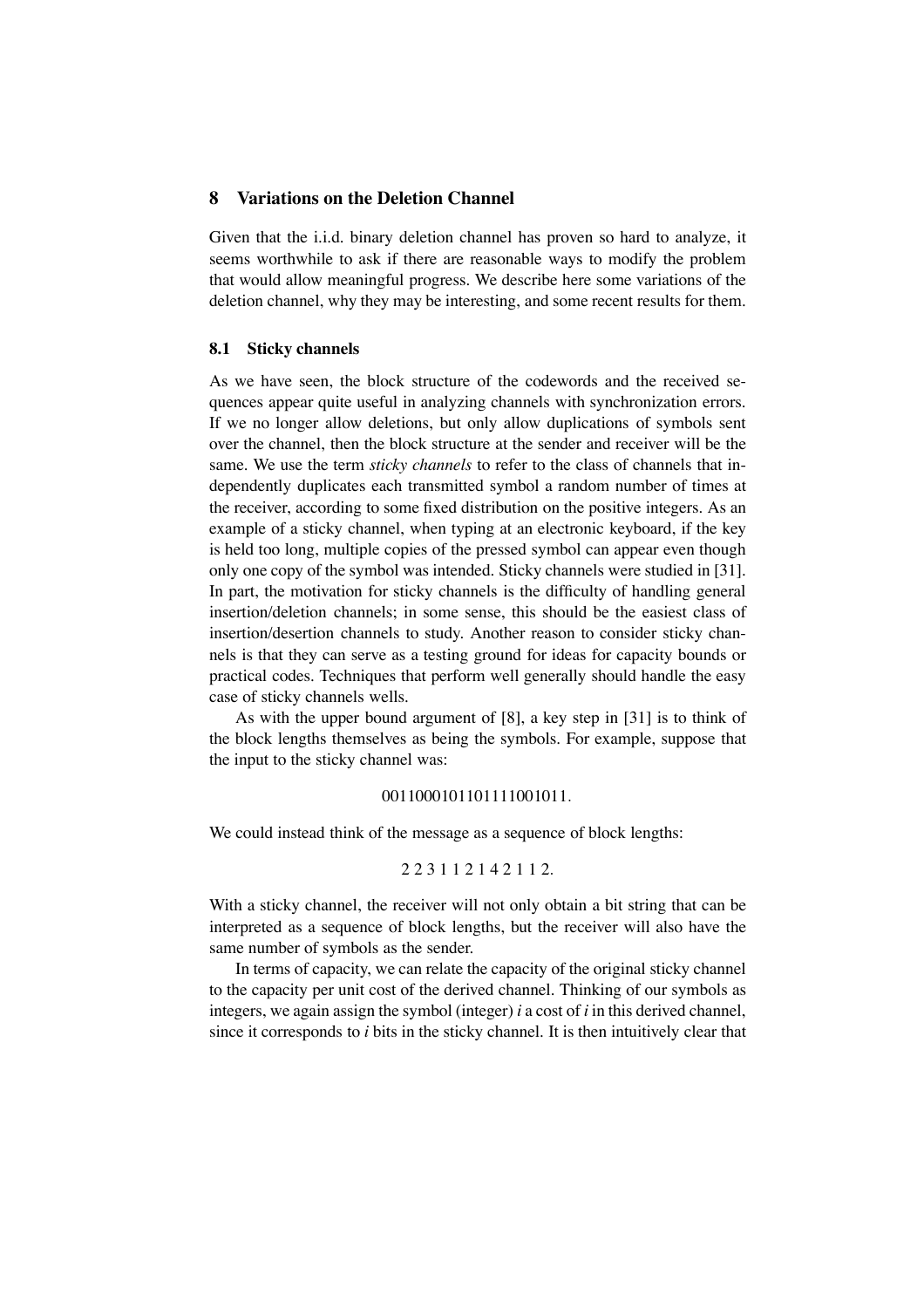the capacity of the sticky channel is equal to the capacity per unit cost of the derived channel. A more formal argument proving this correspondence is given in [31].

This correspondence allows us to find a lower bound on the capacity of the sticky channel by finding a lower bound on the capacity per unit cost of the derived channel. If the transition probability matrix matrix  $P_{ij}$  of the derived channel is finite, then because the symbol costs are all positive, there are numerical methods for computing the capacity using a variation of the Blahut-Arimoto algorithm [16]. This approach does not provide an actual coding scheme, but yields a distribution of block lengths from which the capacity per unit cost can be derived.

Since this numerical approach requires the transition probability matrix  $P_{ij}$ to be finite, we can only handle a finite number of input and output symbols. This means the block lengths for the sticky channel input must be limited, so that we have a run-length limited code. Similarly, the block lengths at the output must be limited. For some channels, such as one where each bit is duplicated with probability *p*, this limit arises naturally once we constrain the input block length. For some channels, such as one where each bit is duplicated a geometrically distributed number of times, this is not the case. However, we can similarly limit the output block length, collapsing all outputs above some maximum length to the maximum length in order to effectively truncate the matrix *P*. The numerical calculations are straightforward and fast, so these limits can be set quite high, and we would not expect them to affect the capacity calculation significantly. There is no general formal proof of this that we know of, however. Hence, while the approach does give a formal lower bound, and intuitively this bound can be made very tight by taking a suitably large limits on the input and output block lengths, formally obtaining a corresponding upper bound currently can require significant additional work.

For the specific case where each bit is independently duplicated exactly once with probability *p*, [31] gives very tight bounds on the capacity. Generally, the bounds match to the third decimal place. The formal upper bound utilizes the same general technique for deletion channel upper bounds in [8]: bound sup<sub>*x*</sub>  $\frac{I(x)}{x}$ *x* numerically.

It is worth noing that technically the techniques described for sticky channels hold more generally for channels defined by a finite transition probability matrix  $P_{ij}$ , where  $P_{ij}$  is the probability that a maximal block of *i* contiguous equal symbols at the sender yields a corresponding block of length  $j \ge 1$  copies of the symbol at the receiver. That is, we could consider bits being deleted as well as inserted, as long as there is a guarantee that no *block* from the sender is ever completely deleted.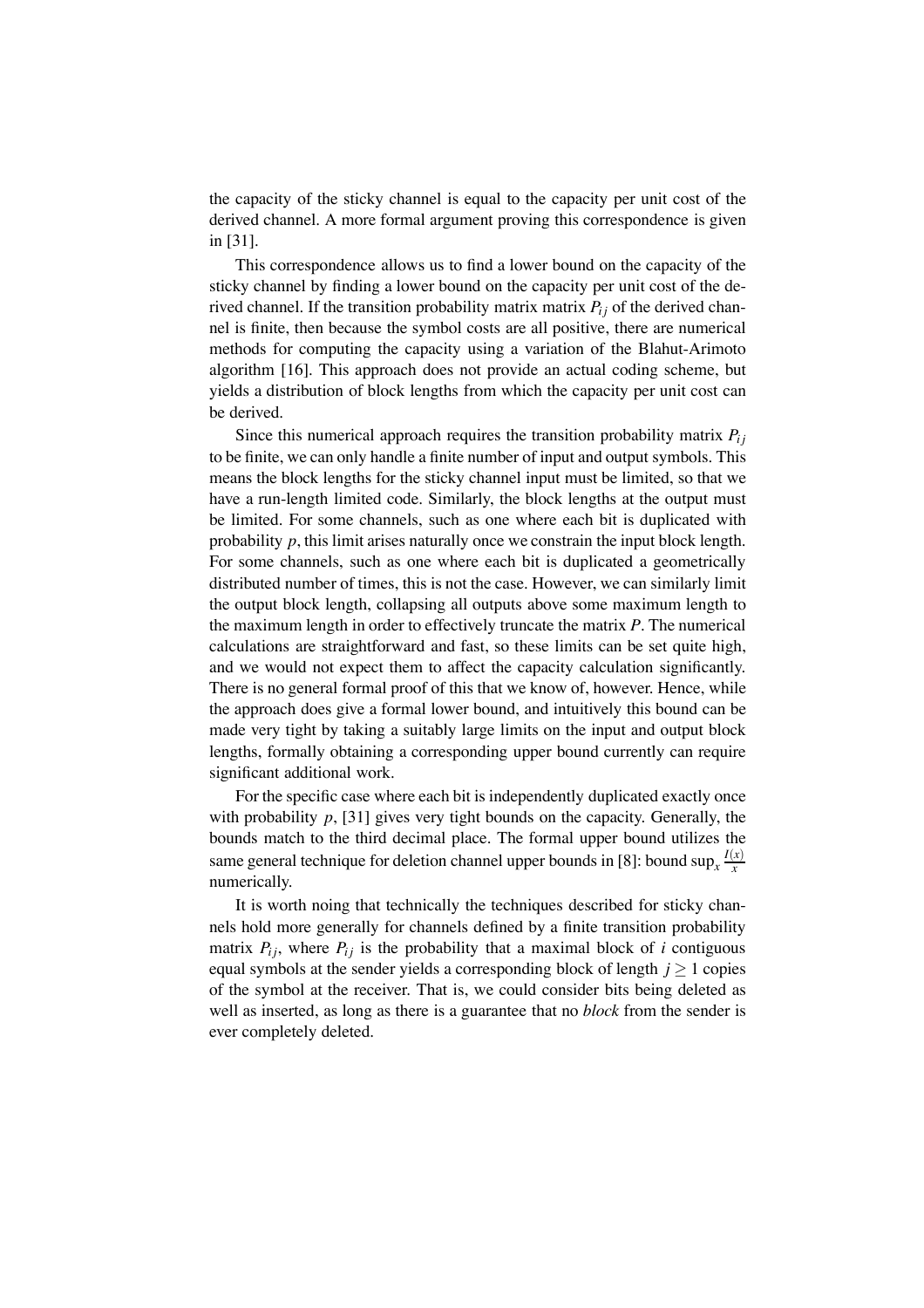#### **Open Questions:**

- **–** Find a simpler approach for giving formal upper bounds on the capacity of sticky channels. Possibly, the approach should be connected to the method of obtaining a lower bound by taking a finite truncation of the matrix *P*.
- **–** Develop efficient encoding and decoding schemes that give near-capacity performance for sticky channels. Specifically, one can start with the channel where each bit is independently duplicated with probability *p*.
- **–** Derive a closed-form expression for the capacity of a sticky channel. Again, one can start with the channel where each bit is independently duplicated with probability *p*.

#### **8.2 Segmented deletion and insertion channels**

Part of the difficulty inherent in the deletion channel is that, eventually, there will be large blocks of deletions. With constant error probability, codewords with length *n* will have a patch of  $\Omega(\log n)$  conseutive deletions somewhere with high probability. Finding a large missing block appears to be a significant part of the challenge in desigining codes for the deletion channel.

This suggests that we consider adding an additional assumption restricting how deletions occur to prevent long blocks of consecutive deletions. Liu and Mitzenmacher [23] consider a variation of a deletion channel satisfying a *segmentation assumption*: the input is grouped in consecutive segments of *b* consecutive bits, and there is at most one error in each segment. For example, if segments consist of eight bits, and at most one deletion occurs per segment, on the input

#### 0001011100101111,

it would be possible that the fourth and eleventh bits were deleted, so that the received sequence would be

#### 00001110001111,

but *not* that last two bits were deleted, leaving

# 00010111001011.

To be clear, from the receiver's point of view the segments are implicit, and no segment markers appear in the received sequence (as shown in Figure 5). If one had markers, then we could just use a 1-deletion correcting code, where each segment of length *b* would be a codeword. The codewords could be decoded one at a time using the marker boundaries. 1-deletion correcting codes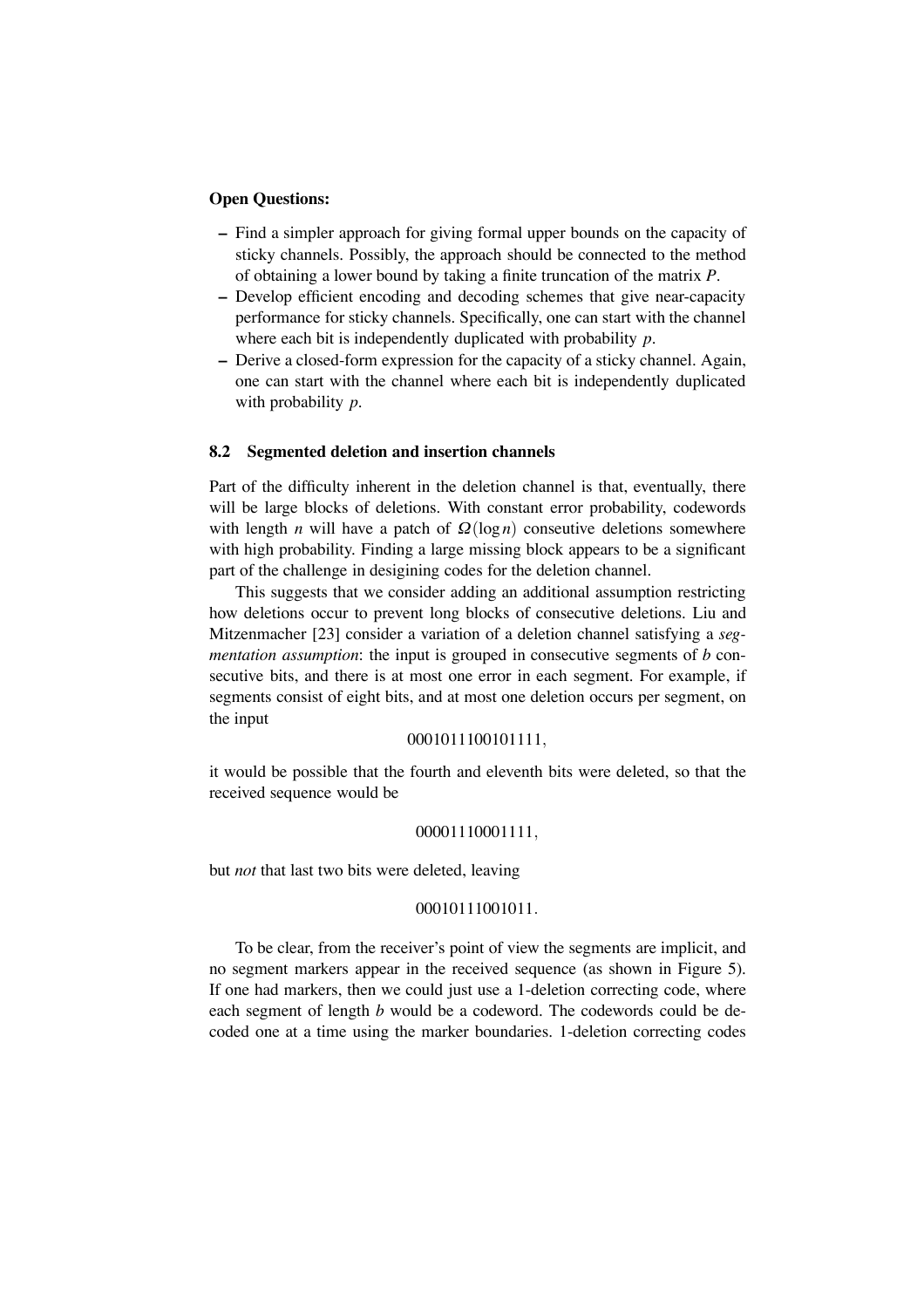# 100000011001011001011010

#### 1000000100101100011010

**Fig. 5.** An example of a segmented deletion channel. In particular, there are no markers denoting segment boundaries at the receiver.

are covered in Sloane's survey [38]; the most well known such codes are the Varshamov-Tenengolts (VT) codes [40]. While 1-deletion correcting codes are not the answer in this setting, they provide direction for a solution.

Besides being motivated by the difficulty of the i.i.d. deletion channel, the segmentation assumption captures the idea that many synchronization errors are due to small drifts in clock synchronization. There might then naturally be a minimal gap between deletions, as the slow drift may require some minimal amount of time before the timing error translates into another bit error. The segmentation assumption captures this model, and is in fact more general.

Deterministic, linear-time, zero-error codes with relatively high rates are possible under the segmentation assumption [23] The codes utilize codes of 1 deletion codes of length *b* with certain additional properties; codewords for the segmentation channel are obtained by concatenating codewords of this code. The additional properties are specially selected so that one can decode by reading the received sequence left to right without losing synchronization.

We provide the theorem describing the code properties. First, we require some notation. For a *b*-bit string *u*, let  $D_1(u)$  be the set of all  $(b-1)$ -bit strings that can be obtained by deleting one bit from *u*. We also use  $D_1(S) = \bigcup_{u \in S} D_1(u)$ . A zero-error 1-deletion correcting code  $\mathscr C$  must satisfy for any  $u, v \in \mathscr C$ , with  $u \neq v$ ,  $D_1(u) \cap D_1(v) = \emptyset$ . For a string *x* of length  $k > 1$ , let prefix(*x*) be the first  $k-1$  bits of *x*, and similarly define suffix(*x*) be the last  $k-1$  bits of *x*. For a set *S* of strings let prefix(*S*) =  $\bigcup_{x \in S}$ prefix(*x*) and define suffix(*S*) similarly.

**Theorem 3.** *Consider the segmented deletion channel with segment length b.* Let  $\mathscr C$  *be a subset of*  $\{0,1\}^b$  *with the following properties:* 

- **−** *for any*  $u, v \in \mathcal{C}$ *, with*  $u \neq v$ *,*  $D_1(u) \cap D_1(v) = 0$ *;*
- $\blacktriangleright$   *for any*  $u, v \in \mathscr{C}$ *, with*  $u \neq v$ *, prefix* $\big(D_1(u)\big) \bigcap {\text {suffix}}\big(D_1(v)\big) = \emptyset;$
- **–** *any string of the form a*∗(*ba*)<sup>∗</sup> *or a*∗(*ba*)∗*b, where a*,*b* ∈ {0,1}*, is not in C.*

*Then, using C as the code for each segment, there exists a linear time decoding scheme for the segmented deletion channel that looks ahead only O*(*b*) *bits to decode each block.*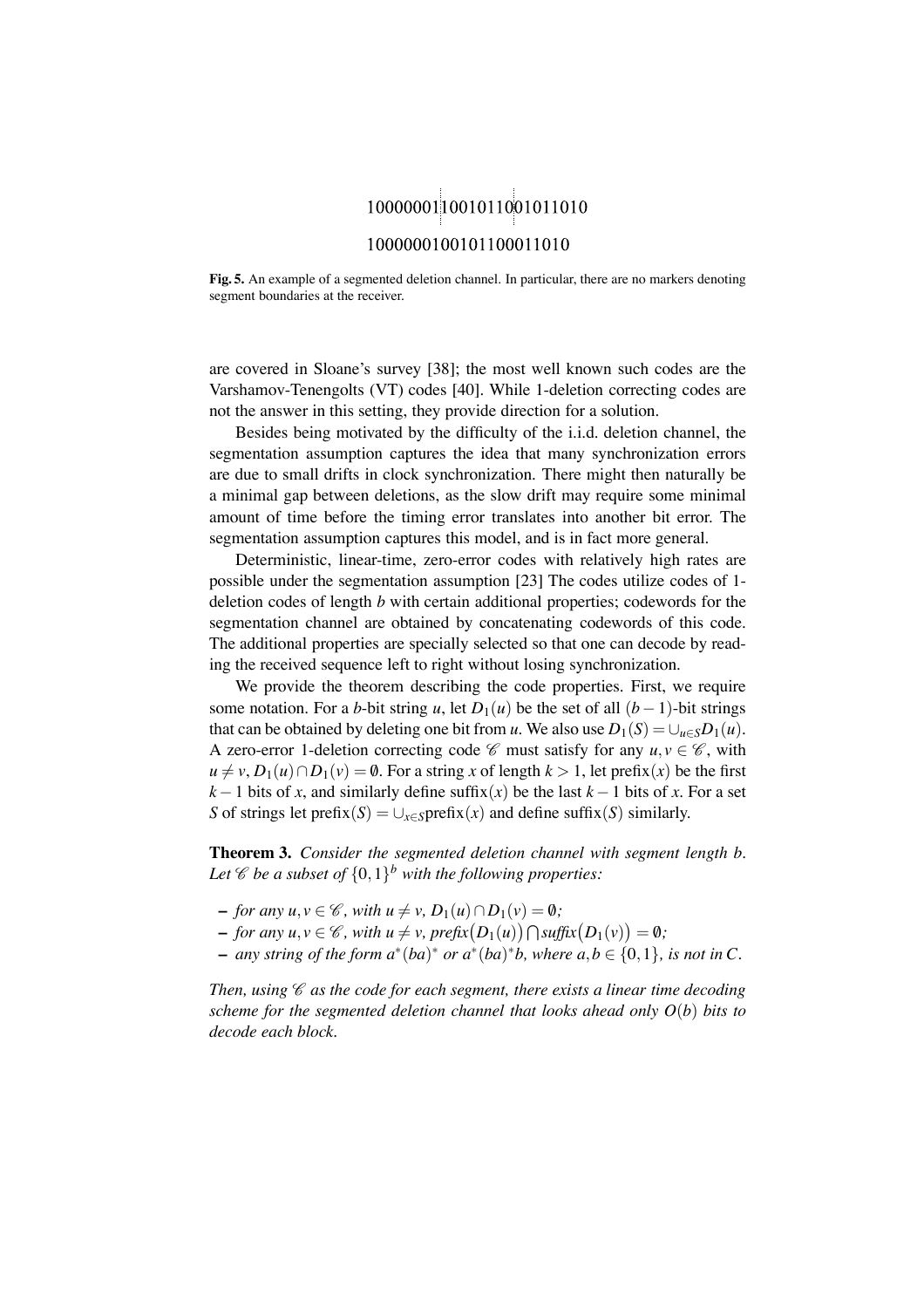Since the constraints are expressed on pairs of possible strings, by treating each possible bit-string as a vertex and placing an edge between every pair of nodes that cannot both simultaneously be in  $\mathscr{C}$ , the problem of finding a large code *C* reduces to an independent set problem, in a manner similar to other 1-deletion code problems [38]. For small *b*, solutions to the independent set problem can be found by exhaustive computation; for larger *b*, heuristic methods can be applied to find large independent sets. As an example, for  $b = 8$ , or equivalently at most one deletion per byte, a code with rate over 44% was found exhaustively, and for  $b = 16$ , a code with rate over 59% was found by a heuristic search [23]. Rates appear to improve as *b* increases.

Liu and Mitzenmacher also consider insertions under the segmentation assumption. Finally, they present a more advanced scheme that experimentally yields a higher rate but is more expensive computationally and not zero-error. However, if the segmentation assumption holds in real systems, the deterministic approach already seems well suited to implementation.

#### **Open Questions:**

- **–** Find expressions for the capacity for segemented deletion or insertion channels, either in the zero-error setting or the setting where errors are allowed.
- **–** Find better methods for finding maximum independent sets in graphs that arise in the study of deletion codes and related codes.
- **–** Provide codes that allow for higher rates for segmented deletion channels, by trading off computational effort and code rate.

#### **8.3 Deletions over Larger Alphabets**

Thus far we have focused on the case of a binary alphabet. Some of the work generalizes naturally to larger alphabets (see, e.g., [7, 12]). However, for significantly larger alphabets, codes based on blocks of the same repeated symbol does not appear to be the appropriate approach. Indeed, for very large alphabets, one could simply embed a sequence number in the sent symbol itself. In some sense, this is what is already done in the Internet today, where packets contain sequence numbers significantly smaller than the standard packet size, and deletions thereby become more easily handled erasures.

From a theoretical standpoint, however, it is interesting to consider what can be done in the case of deletions over larger alphabets. There may also be practical settings where such coding techniques would apply; in a system where symbols (or packets) consist of for example 64 bits, encoding a sequence number may be too costly.

In [30], a verification-based methodology used previously for channels over *q*-ary alphabets with errors [26], is suggested in the setting of channels with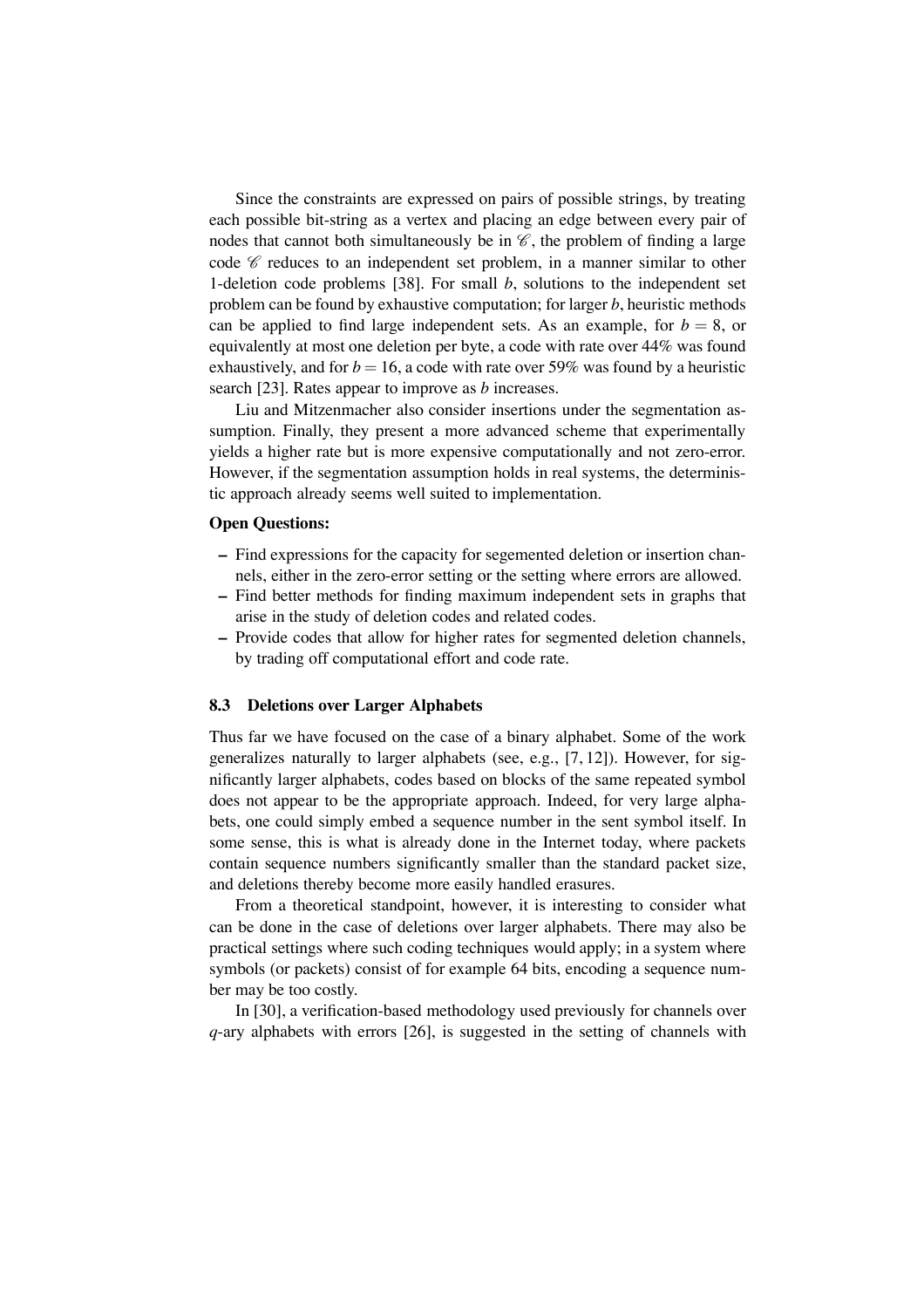deletions, transpostions, and random insertions. The framework borrows heavily from that of low-density parity-check codes. For convenience, let us think of *q* as being a power of 2, so that symbols are bit strings and exclusive-ors (XORs) are the natural operation. The main ideas are the following: first, we assume each message symbol sent appears to be a random symbol from a *q*-ary alphabet, by XORing some mutually agreed upon (pseudo)-random value to each symbol. Second, we establish an encoding based on constraints of the form that the XOR of certain collections of symbols take on a given, agreed upon (pseudo)-random value.

To see the benefit of this, suppose each constraint consists of an XOR of six symbols (as in a 3-6 LDPC code). Consider an algorithm that simply considers all combinations of six arrived symbols and checks if the XOR of their values is the value given by some constraint. Since each symbol value appears random, for *q* sufficiently large the probability that any combination of six received symbols besides the "right" six is small and can be ignored. Specifically, if symbols are uniform over the  $q$ -ary alphabet, then the probability a collection of six symbols takes on the constraint value is  $1/q$ , which in the example setting of 64-bit symbols is  $2^{-64}$ . As long as the number of combinations of six received symbols is substantially less than  $2^{64}$ , the probability of mistakenly identifying the symbols associated with a constraint is quite small. Once symbols are identified, their locations can be determined, and once five symbols corresponding to a constraint are determined, the sixth can be determined as well. A suitable LDPC-style analysis determines the rate achievable using such a scheme.

Using more sophisticated analyses based on analyses of similar LDPC codes, one can show that this verification-based coding can achieve rates arbitrarily close to optimal, at the expense of complexity. As shown in [30], when deletions occur with probability *p*, a rate of  $(1 - \varepsilon)(1 - p)$  is possible with decoding complexity  $n^{O(1/\varepsilon^2)}$  log *a*.

While the approach of [30] appears far from suitable for real implementations, it is possible that the underlying ideas could prove useful. Metzner has suggested improved techniques using similar ideas that appear efficient enough to be potentially practical [27].

# **Open Questions:**

- **–** Design practical implementations of verification-based decoding for deletion channels or other channels.
- **–** Find ways to lower the probability of error for verification-based decoding so that is performs well for smaller alphabets.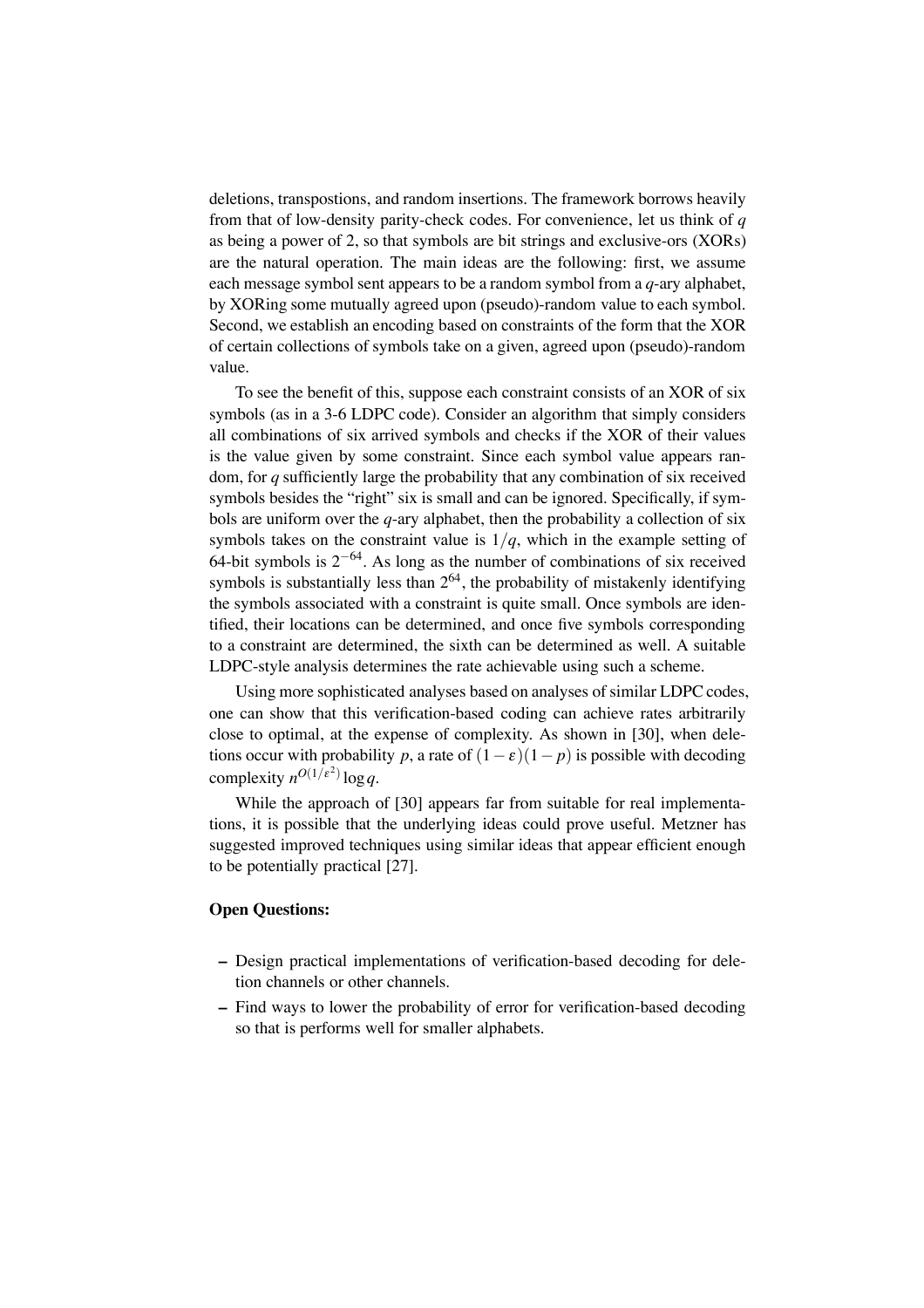## **9 Trace Reconstruction**

Up to this point, we have been focusing on deletions in the setting of codes, where there is a codebook chosen by the sender and the receiver. To conclude this survey, we consider a different but related class of problems, consisting of natural variations of the problem where we do not control the input. Such problems can generally referred to as *trace reconstruction* problems, and include the following canoncial example. A binary string  $X = x_1x_2...x_n$  yields a collection of *traces*  $Y^1, Y^2, \ldots, Y^m$ , where each  $Y^i$  is independently obtained from *X* by passing *X* through a deletion channel under which each bit is independently deleted with fixed probability δ. Given the traces (and the value of *n* and δ), we wish to reconstruct the *original string X* exactly with high probability. The question is how many traces are necessary for reconstruction. Here one can consider the problem over worst-case inputs *X*, or over random inputs *X*. Combinatorial variations of trace reconstruction were considered by Levenshtein [21, 22], but study of the above variation was recently initiated by Batu, Kannan, Khanna, and McGregor [2] (see also [17]).

The problem can naturally be extended to consider broader classes of errors, but even the case of only deletions has potential real-world implications. For example, in a sensor network, an array of sensors could be used to record a sequence of events, with each event corresponding to a 1 (positive outcome) or 0 (negative outcome). Noise or mechanical imperfections may cause some sensors to fail to detect each event, giving rise to deletions in each individual sensor's trace. Reconstructing the correct sequence of events from a collection of individually inaccurate sensors where each sensor independently misses each event with fixed probability corresponds to the trace reconstruction problem with deletions. Trace reconstruction also seems natural in biological settings; one may have several samples of DNA sequences from descendants of a common ancestor, and the goal is to reconstruct as well as possible the DNA sequence of the ancestor.

Recently, it has been shown that when *X* is chosen uniformly at random, there exists a universal constant  $\gamma$  such that for for  $\delta < \gamma$ , reconstruction is possible with polynomially many traces with high probability (over both *X* and the traces) [15]. The polynomial can be taken to be independent of  $\delta$ , and the reconstruction itself also takes polynomial time. Previous work for the case of random *X* has required sub-constant deletion probabilities (e.g., [2]). However, the reconstruction result for constant  $\gamma$  is purely theoretical, in that the polynomial obtained is prohibitive for a practical implementation. Perhaps the most natural open question in this space is to design a practical algorithm for constant dele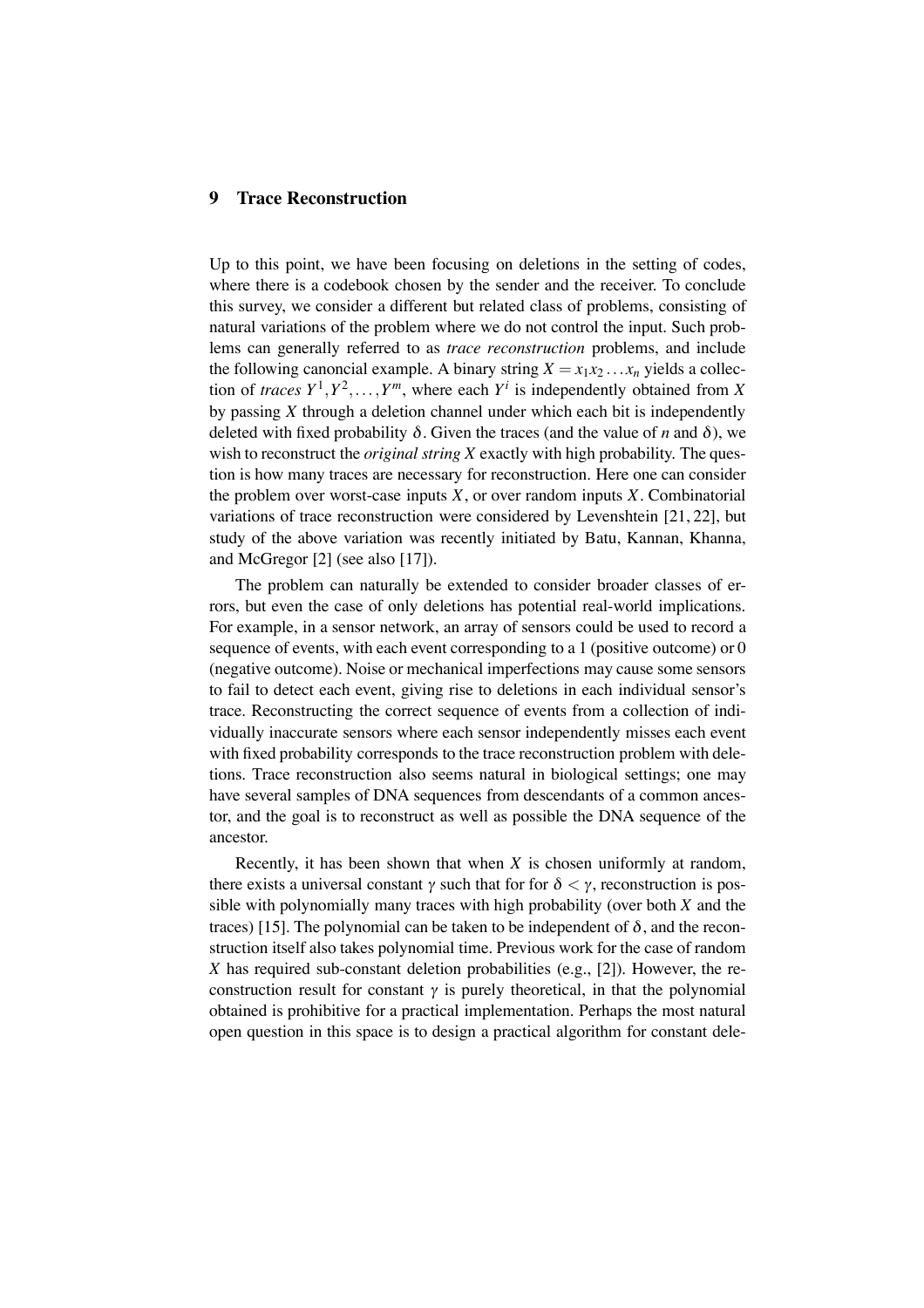tion probabilities. However, the study of these problems is still in its infancy, and there are many other related questions to consider.

A natural direction is to consider approximate trace reconstruction, where a small number of errors would be tolerated. Tradeoffs between accuracy and the number of traces required have yet to be explored.

As a different direction, there are natural coding-theoretic analogues of the trace reconstruction problem. Consider a channel consisting of *k* independent deletion subchannels. That is, the sender's binary message is simultaneously sent through *k* independent deletion subchannels, with each bit being deleted with probability *p* in each channel, and the receiver obtains the output from all *k* subchannels. What is the capacity of this channel? This problem appears unstudied, even in the case where  $k = 2$ . The corresponding problem with erasure channels is trivial; for the corresponding problem on the binary symmetric error channel, the capacity is easily calculated, and density evolution techniques can be used to design practical near-optimal codes [28, 35]. For deletion channels, the problem appears much more difficult. Maximum likelihood approaches would naturally apply, since the likelihood of an initial string *X* given two independent outputs  $Y_1$  and  $Y_2$  is given by

$$
\mathbf{Pr}(X \mid Y_1, Y_2) = \mathbf{Pr}(Y_1, Y_2 \mid X) \frac{\mathbf{Pr}(X)}{\mathbf{Pr}(Y_1, Y_2)} = \mathbf{Pr}(Y_1 \mid X) \mathbf{Pr}(Y_2 \mid X) \frac{\mathbf{Pr}(X)}{\mathbf{Pr}(Y_1, Y_2)}
$$

and is therefore proportional to the product of  $\#S(X,Y_1)\cdot\#S(X,Y_2)$ . (The result extends for larger *k*.) This brings us back to the problems discussed at the beginning of this survey, namely understanding maximum likelihood on the deletion channel, even in the case where the codewords are assumed to be chosen independently and uniformly at random.

#### **Open Questions:**

- **–** Consider the limits of trace reconstruction for random strings and worst-case strings. What is the maximum deletion probability that can be tolerated with a polynomial number of traces? What is the tradeoff between the deletion probability and the number of traces need for reconstruction?
- **–** Extend the results of [15] to channels with insertions, transpositions, and/or other errors.
- **–** Find practical algorithms that perform well on trace reconstruction in practice, and prove rigorous statements about their performance.
- **–** Develop an appropriate framework for approximate trace reconstruction, and prove results in that framework.
- **–** Consider lower bounds for the number of traces required for trace reconstruction. (See [15, 41] for some lower bound results.)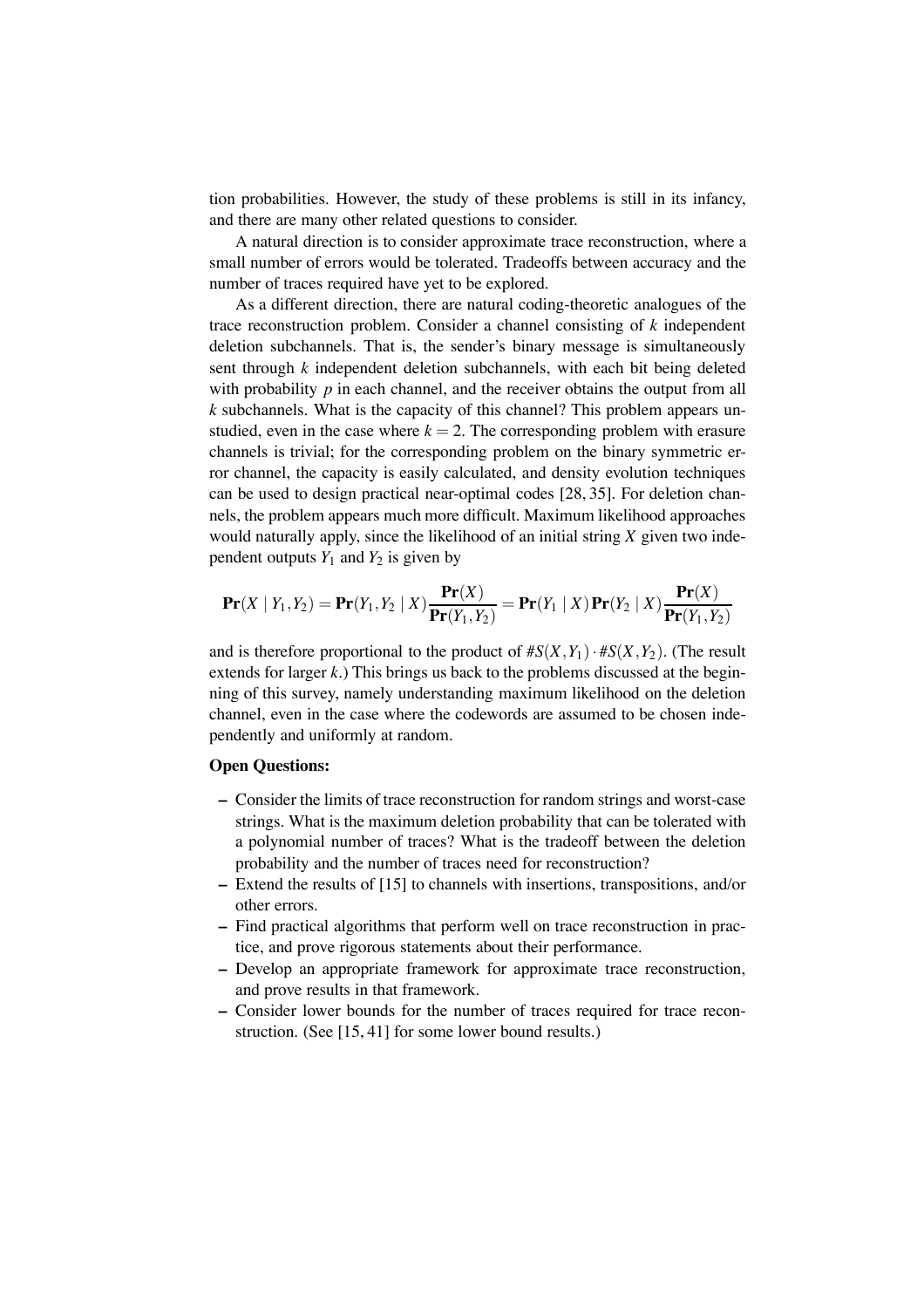**–** Prove capacity bounds in the coding setting for deletion channels where multiple independent traces can be obtained.

# **10 Conclusion**

The area of synchronization contains many open problems that appear to hold significant challenges. In particular, while there are has been clear progress on the problem of determining the capacity for the deletion channel, tight bounds remain elusive. An analysis of the maximum likelihood approach appears to be the the biggest prize, potentially dominating the previous bounds obtained. Even an analysis for the case of codewords chosen uniformly at random, which corresponds to natural questions on the behavior of random sequences and subsequences, would be a significant step forward.

While in this survey issues related to efficient coding and decoding have arisen only tangentially, the problem of finding practical codes with good performance is also well worth studying. Some recent efforts in this direction for channels with deletions and possibly other errors include [3, 5, 33], but thus far most of the work in this area remains fairly ad hoc. Clear design principles need to be developed. Perhaps the work done thus far to improve bounds on the capacity can naturally lead to reasonably efficient coding methods.

To conclude, although the problem of coding for the deletion channel and other channels with synchronization errors has been around for decades, it remains a largely unstudied area. Just as the edit distance (or Levenshtein distance) between two strings is a much more complicated construct than the Hamming distance, coding over channels with synchronization errors appears potentially much more complicated than coding over channels with only symbol errors. We expect that efforts to confront this complexity will lead to interesting new results, techniques, and connections between information theory and computer science.

#### **References**

- 1. K. A. S. Abdel-Ghaffar. Capacity per unit cost of a discrete memoryless channel. *IEE Electronic Letters*, 29:142-144, 1993.
- 2. T. Batu, S. Kannan, S. Khanna, and A. McGregor. Reconstructing strings from random traces. *Proceedings of the Fifteenth Annual ACM-SIAM Symposium on Discrete Algorithms*, pages 910–918, 2004.
- 3. J. Chen, M. Mitzenmacher, C. Ng, and N. Varnica. Concatenated codes for deletion channels. *Proceedings of the 2003 IEEE International Symposium on Information Theory*, p. 218, 2003.
- 4. S.Y. Chung, G.D. Forney, Jr., T.J. Richardson, and R. Urbanke. On the design of low-density parity-check codes within 0.0045 dB ofthe Shannon limit. *IEEE Communications Letters*, 5(2):58–60, 2001.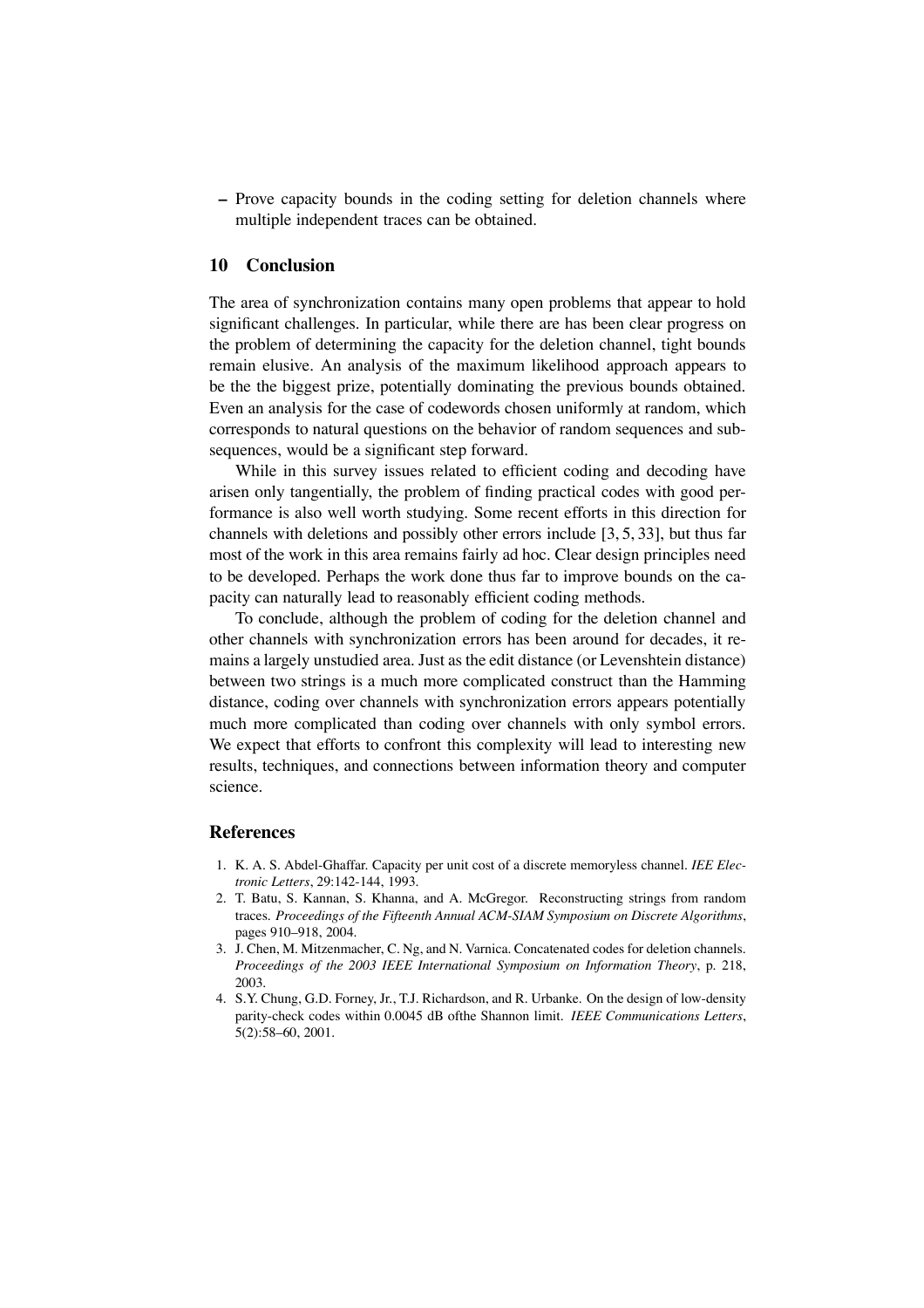- 5. M.C. Davey and D.J.C. Mackay. Reliable communication over channels with insertions, deletions, and substitutions. *IEEE Transactions on Information Theory*, 47(2):687–698, 2001.
- 6. S. Diggavi and M. Grossglauser, On Transmission over Deletion Channels. *Proceedings of the 39th Annual Allerton Conference on Communication, Control, and Computing*, pp. 573-582, 2001.
- 7. S. Diggavi and M. Grossglauser. On information transmission over a finite buffer channel. *IEEE Transactions on Information Theory*, 52(3):1226–1237, 2006.
- 8. S. Diggavi, M. Mitzenmacher, and H. Pfister. Capacity Upper Bounds for Deletion Channels. In *Proceedings of the International Symposium on Information Theory*, pp. 1716-1720, Nice, France, June 2007.
- 9. R. L. Dobrushin. Shannon's Theorems for Channels with Synchronization Errors. *Problems of Information Transmission*, 3(4):11-26, 1967. Translated from *Problemy Peredachi Informatsii*, vol. 3, no. 4, pp 18-36, 1967.
- 10. A. S. Dolgopolov. Capacity Bounds for a Channel with Synchronization Errors. *Problems of Information Transmission*, 26(2):111-120, 1990. Translated from *Problemy Peredachi Informatsii*, vol. 26, no. 2, pp 27-37, April-June, 1990.
- 11. R. G. Gallager. Sequential decoding for binary channels with noise and synchronization errors. Lincoln Lab. Group Report, October 1961.
- 12. E. Drinea and A. Kirsch. Directly lower bounding the information capacity for channels with i.i.d. deletions and duplications. *Proceedings of the 2007 IEEE International Symposium on Information Theory (ISIT)*, pages 1731–1735, 2007.
- 13. E. Drinea and M. Mitzenmacher. On Lower Bounds for the Capacity of Deletion Channels. *IEEE Transactions on Information Theory*, 52:10, pp. 4648-4657, 2006.
- 14. E. Drinea and M. Mitzenmacher. Improved lower bounds for the capacity of i.i.d. deletion and duplication channels. *IEEE Transactions on Information Theory*, 53:8, pp. 2693-2714, 2007.
- 15. T. Holenstein, M. Mitzenmacher, R. Panigrahy, and U. Wieder. Trace reconstruction with constant deletion probability and related results. In *Proceedings of the Nineteenth Annual ACM-SIAM Symposium on Discrete Algorithms*, pages 389–398, 2008.
- 16. M. Jimbo and K. Kunisawa. An Iteration Method for Calculating the Relative Capacity. *Information and Control*, 43:216-233, 1979.
- 17. S. Kannan and A. McGregor. More on reconstructing strings from random traces: insertions and deletions. In *Proceedings of the 2005 IEEE International Symposium on Information Theory*, pp. 297–301, 2005.
- 18. A. Kavcic and R. Motwani. Insertion/deletion channels: Reduced-state lower bounds on channel capacities. *Proceedings of the 2004 IEEE International Symposium on Information Theory*, p. 229.
- 19. H. Kesten. Random difference equations and renewal theory for products of random matrices. *Acta Mathematica*, 131:207-248, 1973.
- 20. V. I. Levenshtein. Binary codes capable of correcting deletions, insertions and reversals. *Soviet Physics - Doklady*, vol. 10, pp. 707–710, February 1966.
- 21. V.I. Levenshtein. Efficient reconstruction of sequences. *IEEE Transactions on Information Theory*, 47(1):2–22, 2001.
- 22. V.I. Levenshtein. Efficient reconstruction of sequences from their subsequences or supersequences. *Journal of Combinatorial Theory, Series A*, 93(2):310–332, 2001.
- 23. Z. Liu and M. Mitzenmacher. Codes for deletion and insertion channels with segmented errors. *Proceedings of the 2007 IEEE International Symposium on Information Theory (ISIT)*, pages 846–850, 2007.